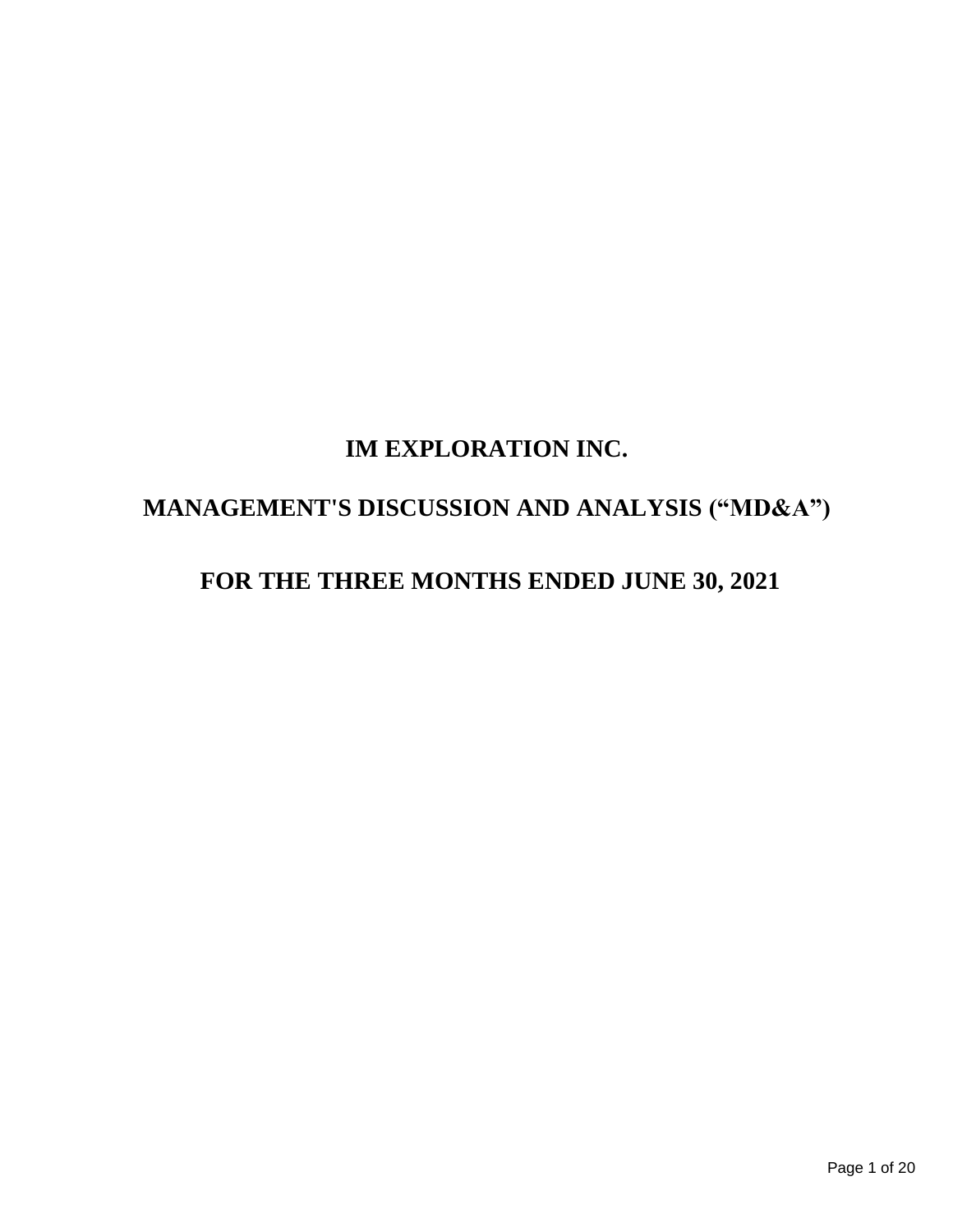## **Introduction**

The following Management's Discussion and Analysis (**"MD&A"**) for IM Exploration Inc. (the **"Company"** or **"IM Exploration"** or **"IM"**) has been prepared to provide material updates regarding the business operations, liquidity and capital resources of the Company since its last annual MD&A for the fiscal year ended March 31, 2021 (**"Annual MD&A"**). Additional information relating to IM Exploration is available under the Company's SEDAR profile a[t www.sedar.com.](http://www.sedar.com/)

This MD&A has been prepared in compliance with the requirements of Form 51-102F1, in accordance with National Instrument 51- 102 – Continuous Disclosure Obligations. This MD&A should be read in conjunction with the audited annual financial statements of the Company for the fiscal years ended March 31, 2021 and 2020, and the unaudited condensed interim financial statements for the three months ended June 30, 2021, together with the notes thereto. Dollar figures are reported in Canadian dollars, unless otherwise noted. In the opinion of management, any and all adjustments (consisting of normal recurring adjustments) considered necessary for a fair presentation have been included. The results for the three months ended June 30, 2021 are not necessarily indicative of the results that may be expected for any future periods. Information contained herein is presented as at August 30, 2021 unless otherwise indicated.

The unaudited condensed interim financial statements for the three months ended June 30, 2021, have been prepared using accounting policies consistent with International Financial Reporting Standards (**"IFRS"**) as issued by the International Accounting Standards Board (**"IASB"**) and interpretations issued by the International Financial Reporting Interpretations Committee (**"IFRIC"**). The unaudited condensed interim consolidated financial statements have been prepared in accordance with International Standard 34, Interim Financial Reporting.

For the purposes of preparing this MD&A, management, in conjunction with the Board of Directors, considers the materiality of information. Information is considered material if: (i) such information results in, or would reasonably be expected to result in, a significant change in the market price or value of IM Exploration's common shares (the **"Common Shares"**); or (ii) there is a substantial likelihood that a reasonable investor would consider it important in making an investment decision; or (iii) it would significantly alter the total mix of information available to investors. Management, in conjunction with the Board of Directors, evaluates materiality with reference to all relevant circumstances, including potential market sensitivity.

## **Caution Regarding Forward-Looking Statements**

This MD&A contains certain forward-looking information as defined in applicable securities laws (collectively referred to herein as **"Forward-looking Statements"**). These statements relate to future events or the Company's future performance. All statements other than statements of historical fact are Forward-looking Statements. Often, but not always, Forward-looking Statements can be identified by the use of words such as "plans", "expects", "budgets", "scheduled", "estimates", "continues", "forecasts", "predicts", "intends", "anticipates" or "believes", or variations of, or the negatives of, such words and phrases, or state that certain actions, events or results "may", "could", "would", "should", "might" or "will" be taken, occur or be achieved. The Forward-looking Statements in this MD&A speak only as of the date of this MD&A or as of the date specified in such statements.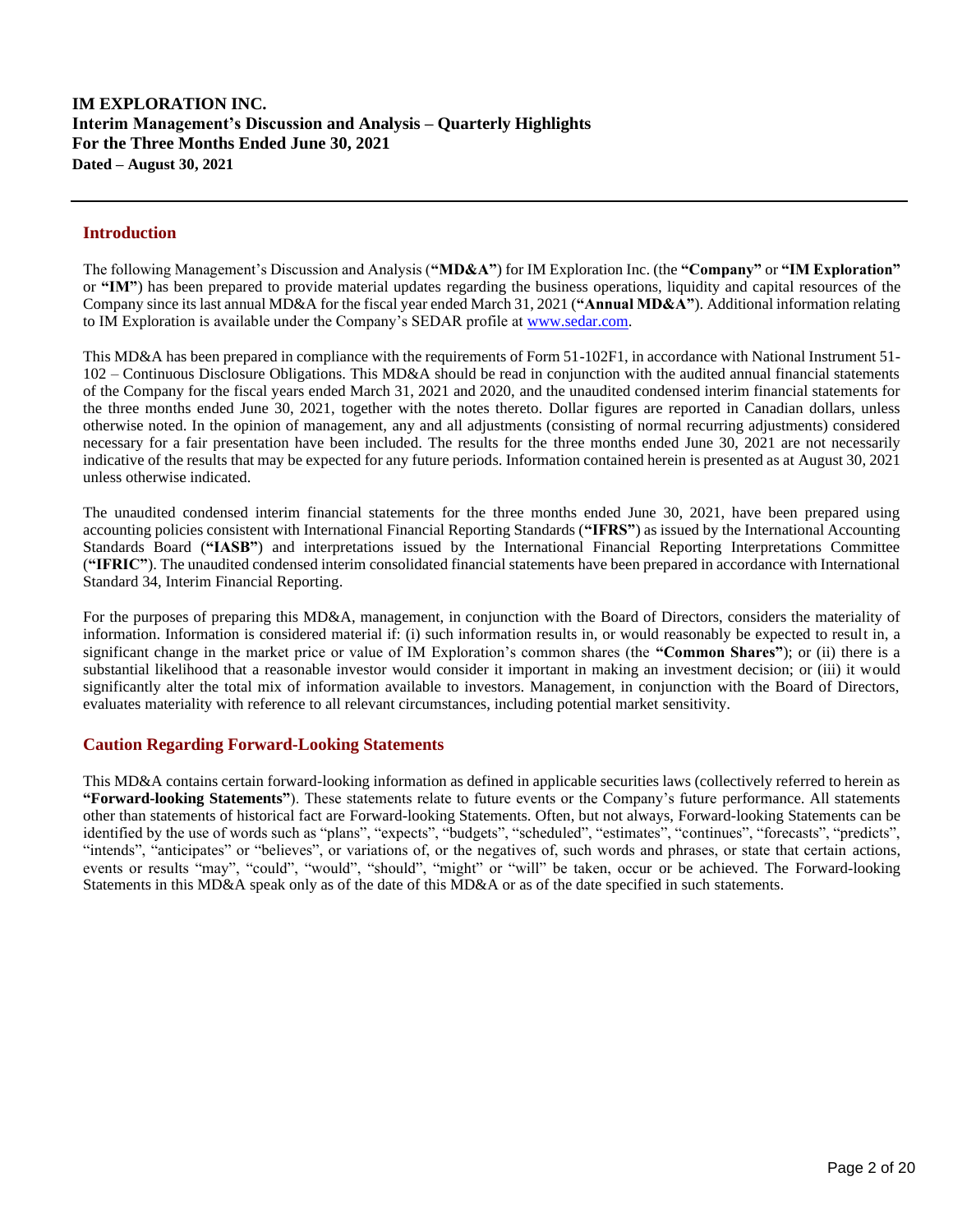| <b>Forward-looking Statements</b>                                                                                                                                                                                                       | <b>Assumptions</b>                                                                                                                                                                                                                                                                                   | <b>Risk Factors</b>                                                                                                                                                                                                                                                                                                       |  |
|-----------------------------------------------------------------------------------------------------------------------------------------------------------------------------------------------------------------------------------------|------------------------------------------------------------------------------------------------------------------------------------------------------------------------------------------------------------------------------------------------------------------------------------------------------|---------------------------------------------------------------------------------------------------------------------------------------------------------------------------------------------------------------------------------------------------------------------------------------------------------------------------|--|
| The Company's business objectives<br>and exploration program for fiscal<br>2022, including further work at the<br>Toiyabe and Mulloy Properties and<br>evaluation of other mineral exploration<br>opportunities.                        | The operating activities of the<br>Company will be consistent with IM<br>Exploration's current expectations;<br>the Company will be successful in<br>planning and executing its objectives,<br>including its exploration program.                                                                    | Changes in economic and financial market<br>conditions and metals prices; difficulties in<br>completing objectives in a timely manner<br>or at all; risks associated with mineral<br>exploration, including First Nations<br>consultation<br>objections,<br>and<br>and<br>challenges in finding suitable properties.      |  |
| The Company will be required to raise<br>additional capital in order to meet its<br>ongoing operating expenses<br>and<br>complete its planned<br>exploration<br>activities at the Toiyabe and Mulloy<br>Properties (as defined herein). | The operating and exploration<br>activities of the Company, and the<br>costs associated therewith, will be<br>consistent with the Company's<br>current expectations; equity markets,<br>exchange and interest rates and other<br>applicable economic conditions are<br>favourable to IM Exploration. | Volatility in equity markets; timing and<br>availability of external financing on<br>acceptable terms; increases in costs;<br>environmental compliance and changes in<br>environmental and other local legislation<br>and regulation; interest rate and exchange<br>rate fluctuations; changes in economic<br>conditions. |  |
| Management's outlook<br>regarding<br>future trends and future uses of cash.                                                                                                                                                             | Financing will be available for IM<br>Exploration's<br>exploration<br>and<br>operating activities; the price of<br>metals will be favourable.                                                                                                                                                        | Metal price volatility; volatility in equity<br>markets; changes in economic conditions.                                                                                                                                                                                                                                  |  |

Inherent in Forward-looking Statements are risks, uncertainties, and other factors beyond IM Exploration's ability to predict or control. Please also make reference to those risk factors referenced in the "Risks and Uncertainties" section in the Annual MD&A. Readers are cautioned that the above chart does not contain an exhaustive list of the factors or assumptions that may affect the forward-looking statements herein, and that the assumptions underlying such statements may prove to be incorrect.

Forward-looking Statements in this MD&A involve known and unknown risks, uncertainties and other factors that may cause IM Exploration's actual results, performance or achievements to be materially different from any of its future results, performance or achievements expressed or implied by Forward-looking Statements. All Forward-looking Statements herein are qualified by this cautionary statement. Accordingly, readers should not place undue reliance on Forward-looking Statements. The Company undertakes no obligation to update publicly or otherwise revise any Forward-looking Statements whether as a result of new information or future events or otherwise, except as may be required by law. If the Company does update one or more Forwardlooking Statements, no inference should be drawn that it will make additional updates with respect to those or other Forward-looking Statements, unless required by law.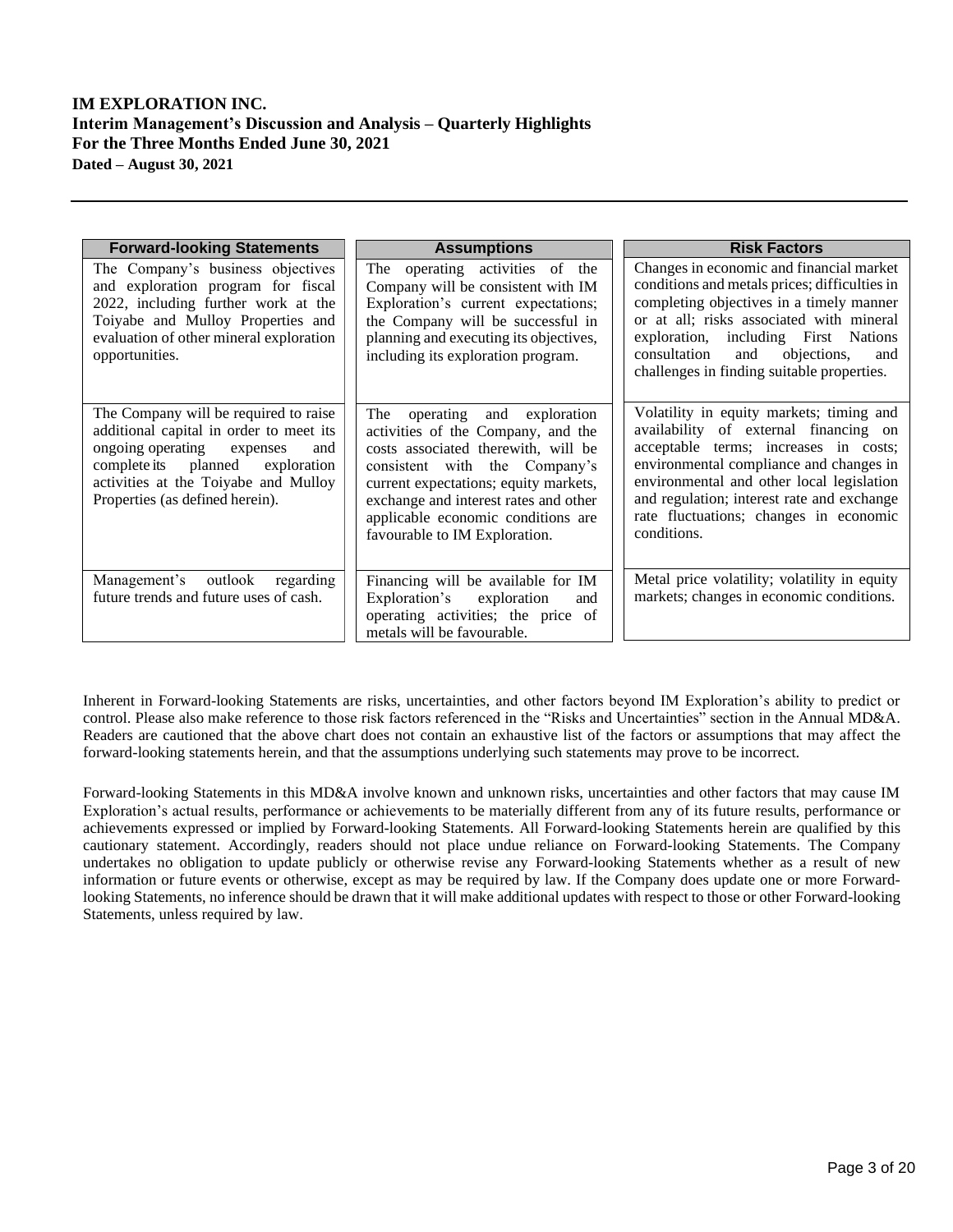## **Description of Business**

The Company was incorporated under the name "Prize Exploration Inc." pursuant to the Canada Business Corporations Act on April 19, 2017. The Company's registered office and head office is located at 1090 West Georgia Street, Suite 700, Vancouver, BC, V6E 3V7. On February 14, 2019, the Company changed its name from Prize Exploration Inc. to IM Exploration Inc.

IM Exploration's principal business carried on and intended to be carried on is mineral exploration, focusing initially on the exploration and development of the Mulloy Property located in Rowlandson Township, Porcupine Mining Division, District of Cochrane, Ontario (the **"Mulloy Property").**

On December 9, 2020, the Company staked a total of 104 cells adjoining the Mulloy Property, covering approximately 2,160 hectares. These claims include significant gold anomalies from the historical Auden property, which was owned by GTA resources and Mining Inc. until 2018.

On April 21, 2021, the Company, Starcore International Mines Ltd. (TSX: SAM) (**"Starcore"**), and Minquest Ltd. (**"Minquest"**) entered into a binding agreement (the **"Assignment Agreement"**), whereby the Company assumed Starcore's obligations and rights to acquire a 100% interest in the Toiyabe Gold Property in Lander County, Nevada (the **"Toiyabe Property"**) from Minquest.

On June 2, 2021, the Company purchased Golden Oasis Exploration (**"GOE"**), a private Nevada-incorporated company, from American Consolidated Minerals Corp., a wholly-owned subsidiary of Starcore, for US\$100,000 (\$121,452) in cash. GOE holds the exploration permits (**"Plan of Operations"**) and a reclamation bond with the U.S. Bureau of Land Management (**"BLM"**) with respect to the Toiyabe Property.

On May 17, 2021, the Company entered into a binding Letter of Intent (the **"LOI")** with Momentum Minerals Ltd. (**"Momentum"),**  a private company headquartered in Vancouver, British Columbia, to acquire all the issued and outstanding shares of Momentum. On July 5, 2021, the Company completed the acquisition of Momentum pursuant to the terms of the amalgamation agreement dated June 16, 2021 among the Company, IM's wholly-owned subsidiary, 1307605 B.C. Ltd. (**"IM Subco")** and Momentum (the **"Momentum Transaction")**, which resulted in the Company issuing Momentum shareholders an aggregate of 19,817,400 Common Shares.

From time to time the Company may also evaluate other mining properties and opportunities.

## **Overall Performance and Outlook**

The Company has no sources of revenue, so its ability to ensure continuing operations is dependent on it completing the acquisition of its mineral property interests, its ability to obtain necessary financing to complete exploration activities thereon, and ultimately, development of and future profitable production from its mineral property interests.

As at June 30, 2021, the Company had working capital of \$621,899 (March 31, 2021 – \$1,189,965). The Company had cash and cash equivalents of \$652,753 (March 31, 2021 - \$1,191,299). Working capital and cash and cash equivalents decreased during the three months ended June 30, 2021 primarily due to payments made in conjunction with ongoing option payment obligations on the Toiyabe Property in Lander County, Nevada from Minquest Ltd, and the purchase of GOE.

The Company believes that it has sufficient capital to meet its ongoing operating expenses, and to continue exploring the Toiyabe Property, as well as the Mulloy Property. Management may increase or decrease budgeted expenditures depending on exploration results and the general economic environment. See "Financial Highlights - Liquidity and Capital Resources" below.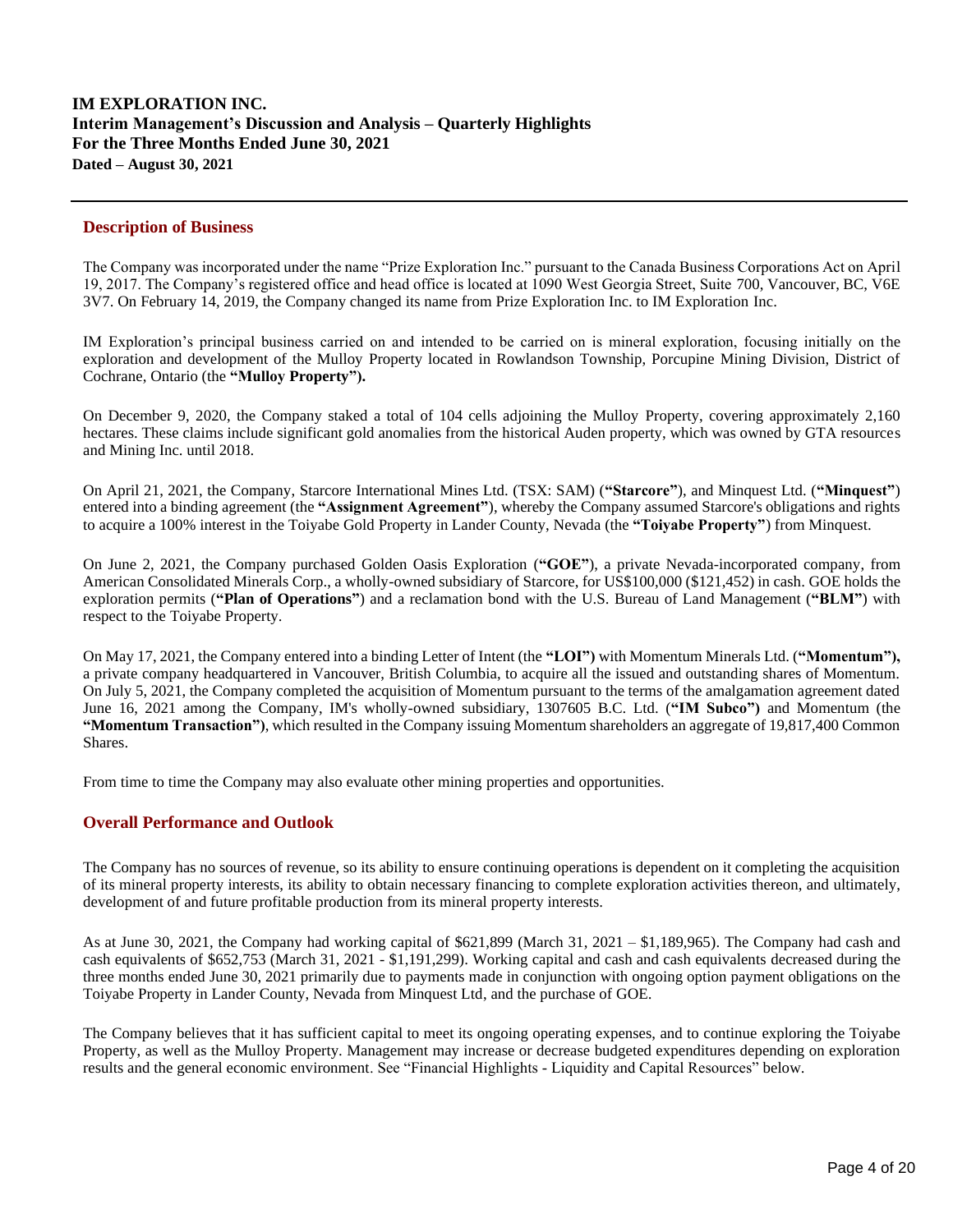On August 24, 2020, the Company completed a non-brokered private placement with the issuance of 6,200,000 Common Shares, at a price of \$0.05 per Common Share for gross proceeds of \$310,000. In connection with the private placement, the Company incurred legal fees of \$6,032.

On March 16, 2021, certain warrant holders exercised 13,000 warrants, each entitling the holder to receive one Common Share of the Company, at an exercise price per warrant of \$0.10, representing gross proceeds of \$1,300.

On March 26, 2021, the Company completed a non-brokered private placement with the issuance of 5,158,333 units, at a price of \$0.15 per unit for gross proceeds of \$773,750. Each unit comprised of one Common Share and one Common Share purchase warrant, with each warrant being exercised into one additional Common Share for 36 months from the closing date of the private placement at an exercise price of \$0.25 per Common Share. The Company can accelerate the expiry of the warrants if the closing price of the Common Shares on the Canadian Securities Exchange (the **"CSE"**) exceeds \$0.50 for 10 consecutive trading days at any time following the date of issuance. The warrants will expire on the date which is 30 business days following the date a press release is issued by the Company announcing the accelerated warrant term. No value has been allocated to the warrants issued.

On April 21, 2021, the Company issued 4,100,000 Common Shares at a price of \$0.24 per Common Share to Starcore, as consideration for them entering into the Assignment Agreement on the Toiyabe Property.

On May 12, 2021, certain warrant holders exercised 347,000 warrants, each entitling the holder to receive one Common Share of the Company, at an exercise price of \$0.10, for proceeds to the Company of \$34,700.

The Company's current primary business objective is to explore the Toiyabe Property in Lander County, Nevada. The Company, Starcore, and Minquest entered into the Assignment Agreement on April 21, 2021, whereby the Company assumed Starcore's obligations and rights to acquire a 100% interest in the Toiyabe Property in Lander County, Nevada, from Minquest (see "Exploration and Properties" below).

The Company is also exploring the Mulloy Property in Ontario, Canada. The Company has an option to acquire a 90% undivided interest in the Mulloy Property by making certain payments and completing a feasibility study (see "Exploration and Properties" below).

The Company completed permitting for the Mulloy Property in September 2019 and will conduct further exploration at the Company's discretion. In addition, the Company may seek to acquire additional exploration-stage properties should a property of interest become available to it and in the context of its capital resources and constraints.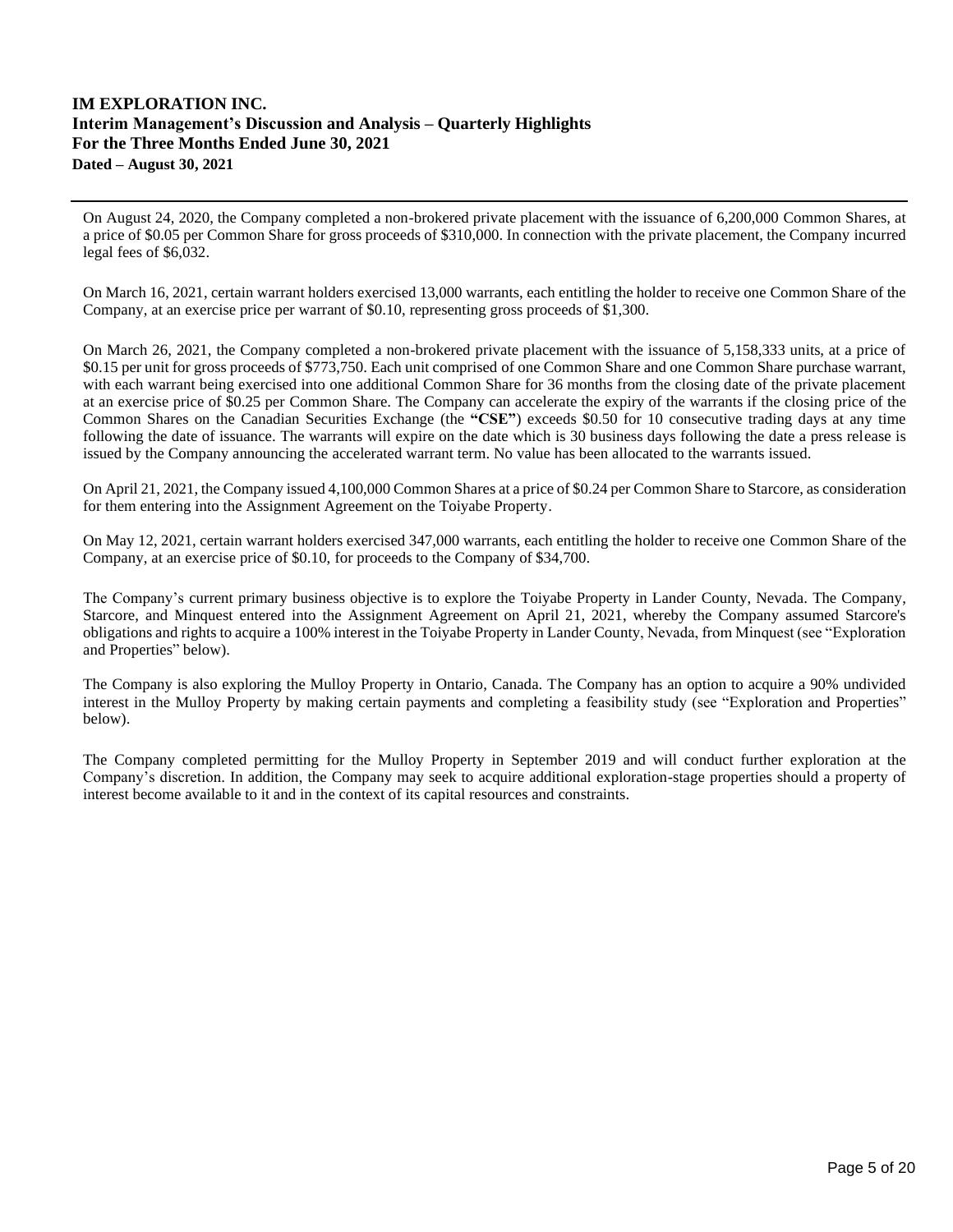# **Exploration and Properties**

## **Toiyabe Property**

The company's Toiyabe Property consists of 165 unpatented mining claims covering approximately 1,340 hectares of land administered by the BLM. It sits along the Battle Mountain-Eureka Trend, 125 kilometers south-southwest of the city of Elko, Nevada, and approximately 10 kilometers southwest of Barrick's Cortez Hills mine. Exploration activities at Toiyabe date back to 1964, with more recent drill campaigns culminating in a historic Indicated gold resource of 173,562 ounces at 1.2 grams per tonne *(Source: NI 43-101 Technical Report, American Consolidated Minerals Corporation, Prepared by Paul D. Noland, P. Geo., May 27, 2009 (the "2009 Technical Report"). A qualified person has not done sufficient work to classify the historical estimate at Toiyabe as current mineral resources and IM is not treating the historical estimate on Toiyabe as a current mineral resource as defined in National Instrument 43-101 – Standards of Disclosure for Mineral Projects. The key assumptions, parameters and methods used to prepare the historical estimate on Toiyabe are described in the 2009 Technical Report. While IM considers the historical estimate on Toiyabe disclosed in this MD&A to be relevant to investors, IM cautions readers that it should not be unduly relied upon in drawing inferences on the mineralization on Toiyabe as additional work is required to upgrade or verify the historical estimate as a current mineral resource).*

In conjunction with IM's assumption of Starcore's option to acquire a 100% ownership position in the Toiyabe Property, the Company also assumed control of a storage facility near Reno, Nevada, which houses legacy core and chip samples collected by previous operators. Through its data compilation and inventory efforts, IM has identified approximately 9,000 feet (2,750 meters) of diamond drill core and 30,000 feet (9,150 meters) of reverse circulation chip samples that have been well maintained in storage.

The company has engaged TerraCore Geospectral Imaging, a world leader in hyperspectral imaging technology, to conduct a full analysis of the available legacy core and chip samples from the Toiyabe Property, including high-resolution RGB (true colour) and infrared hyperspectral imagery. The resulting data will aid in identifying stratigraphy, alteration, mineral presence, mineral chemistry and mineral grain size. It can also be used as a comparative tool to infer any potential similarities to the many well-understood deposits in the district. In conjunction with the existing assay data, the information will guide future 3-D modelling efforts and improve the company's upcoming drill target identification.

This asset of the Company consists of its option to acquire a 100% undivided interest in the Toiyabe Property located in Lander County, Nevada. Starcore assigned all of its rights and obligations under its previous option agreement with Minquest to the Company as per the terms of the Assignment Agreement. Following the assignment, the Company has the right to acquire a 100% ownership position in the Toiyabe Property, subject to a 3-per-cent (3%) net smelter revenue royalty (**"NSR"**) to be retained by Minquest, half of which (1.5%) can be bought back by the Company for US\$2,000,000 per 1.0%.

As consideration for the assignment of Starcore's option to acquire the Toiyabe Property, the Company made cash and share payments to Starcore in the following amounts:

➢ US\$150,000 (\$188,505) in cash, to be paid upon closing of the transaction (paid);

 $\geq 4,100,000$  Common Shares in the capital of the Company to be issued upon closing of the transaction (issued). The Common Shares issued to Starcore will be subject to a contractual escrow period of 12 months following the date of issuance, with 25% being released every three months, with the first release occurring no later than three months after the closing of the transaction.

Following closing of the Assignment Agreement and payments as described above, the Company will have the option to exercise its right to earn a 100% ownership position in the Toiyabe Property by making the following cash payments to Minquest (for an aggregate total of US\$760,000):

- ➢ US\$100,000 (\$121,800) on May 31, 2021 (paid);
- ➢ US\$120,000 on October 15, 2021;
- ➢ US\$140,000 on October 15, 2022;
- ➢ US\$400,000 on October 15, 2023;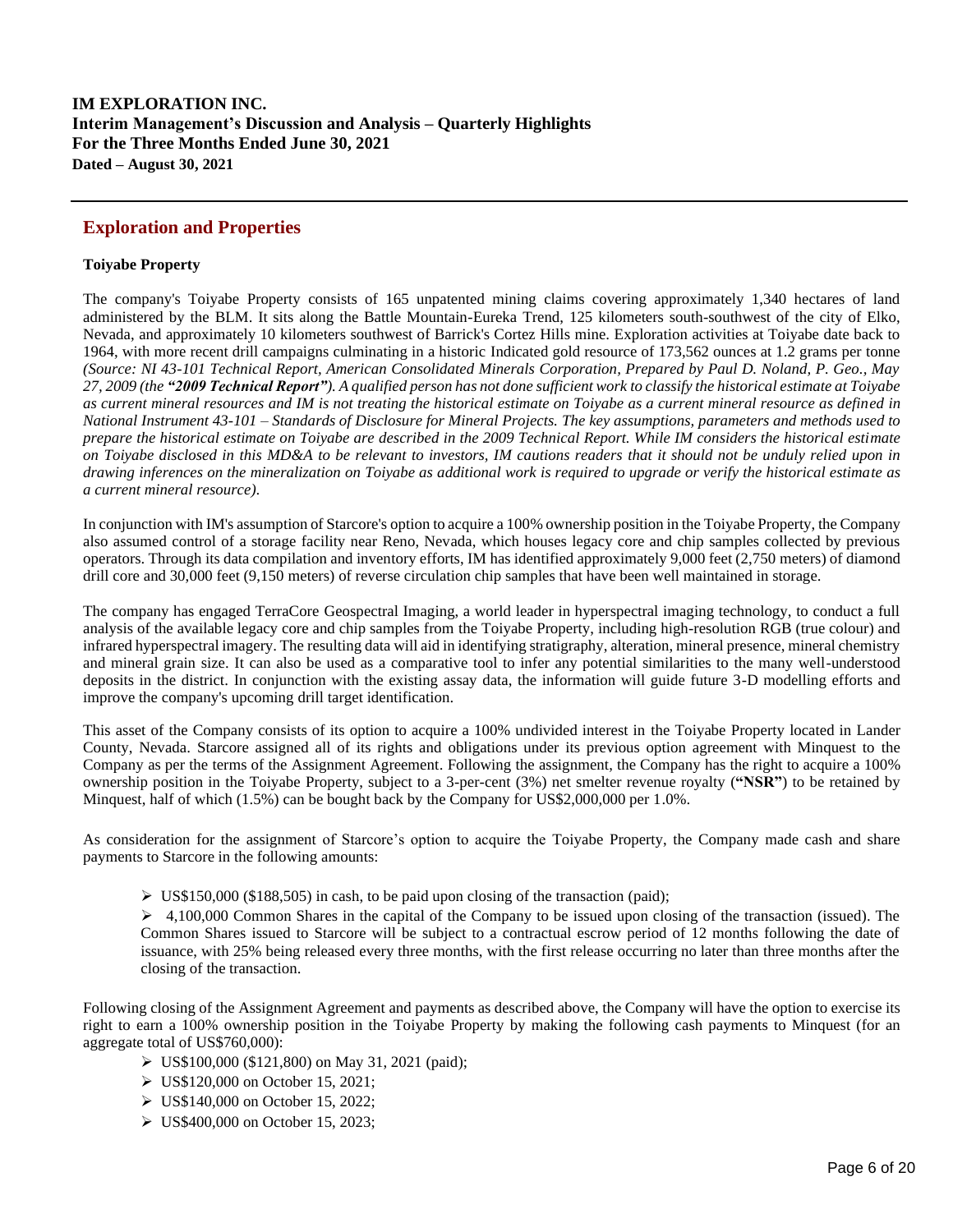As of June 30, 2021, the Company had a reclamation bond for the Toiyabe Property of US\$131,432 (\$162,580), held with the BLM through the Company's wholly-owned subsidiary GOE.

## **Mulloy Property**

This asset of the Company consists of its option to acquire a 90% undivided interest in the Mulloy Property located near Cochrane, Ontario.

Pursuant to the option agreement dated effective November 30, 2017 among IM Exploration (then called Prize Exploration Inc.) and three optionors of the Mulloy Property (the **"Mulloy Option Agreement"**), for IM Exploration to exercise its option to acquire the 90% interest in the Mulloy Property it must fulfill the following requirements:

- $\triangleright$  Pay \$5,000 to each optionor within 10 calendar days of the execution of the Mulloy Option Agreement for an aggregate payment to the optionors of \$15,000 (paid);
- $\triangleright$  Issue 100,000 Common Shares to each optionor upon completion of the Company's Initial Public Offering, for an aggregate issuance to the optionors of 300,000 Common Shares (issued); and
- $\triangleright$  Complete a feasibility study in respect of the Mulloy Property.

Should the Company exercise its option pursuant to the terms of the Mulloy Option Agreement, the optionors will form a joint venture with IM Exploration in respect of the Mulloy Property and will retain a 2.0% NSR on the Mulloy Property. The Company will have the option, exercisable at any time, to reduce the NSR to 1.0% for an aggregate payment to the optionors of \$1,000,000.

During most of fiscal year 2021, no work was performed at the Mulloy Property due to several factors, including COVID-19, and seasonal exploration constraints. However, the Company did stake additional claims contiguous with the Mulloy Property, as well as carried out data compilation in respect of the Mulloy Property area.

Previously, two conductors were identified from a 2019 geophysical survey.

The first conductor (**"Conductor A"**) is coincident with a strong magnetic high and is interpreted to be associated with a potential iron formation. In the vicinity of the Mulloy Property, iron formations can be associated with base metal and gold mineralization. The conductor extends roughly east-west across the entire survey area (500 meters) and remains open at both ends.

The second conductor (**"Conductor B"**) shows a slightly weaker response with no significant magnetic correlation. The lack of a magnetic response would suggest that Conductor B represents a graphite target. Conductor B runs parallel to Conductor A for approximately 200 meters and remains open to the west of the survey area.

Further exploratory sampling and drilling would be required before the Company can confirm these interpretations. As previously indicated, management and the board of directors are considering, among other things, the nature and scope of any further exploration activities at the Mulloy Property.

During the fiscal year ended March 31, 2021, the Company staked a total of 104 cells adjoining the Mulloy Property, covering approximately 2,160 hectares. The Company's primary technical consultants completed an in-depth data compilation and analysis with respect to the Mulloy Property and surrounding vicinity, in order to define targets for potential future exploration efforts at the Mulloy Property. The additional land staked during the fiscal year ended March 31, 2021 will not expire until November / December 2022.

In May 2021, the Company distributed banked work credits on the cells comprising the original Mulloy Property. No additional work prior to August 13, 2022 is required to keep those cells in good standing.

The Mulloy Technical Report recommended a budget of approximately \$325,200 to carry out the proposed work programs at the Mulloy Property.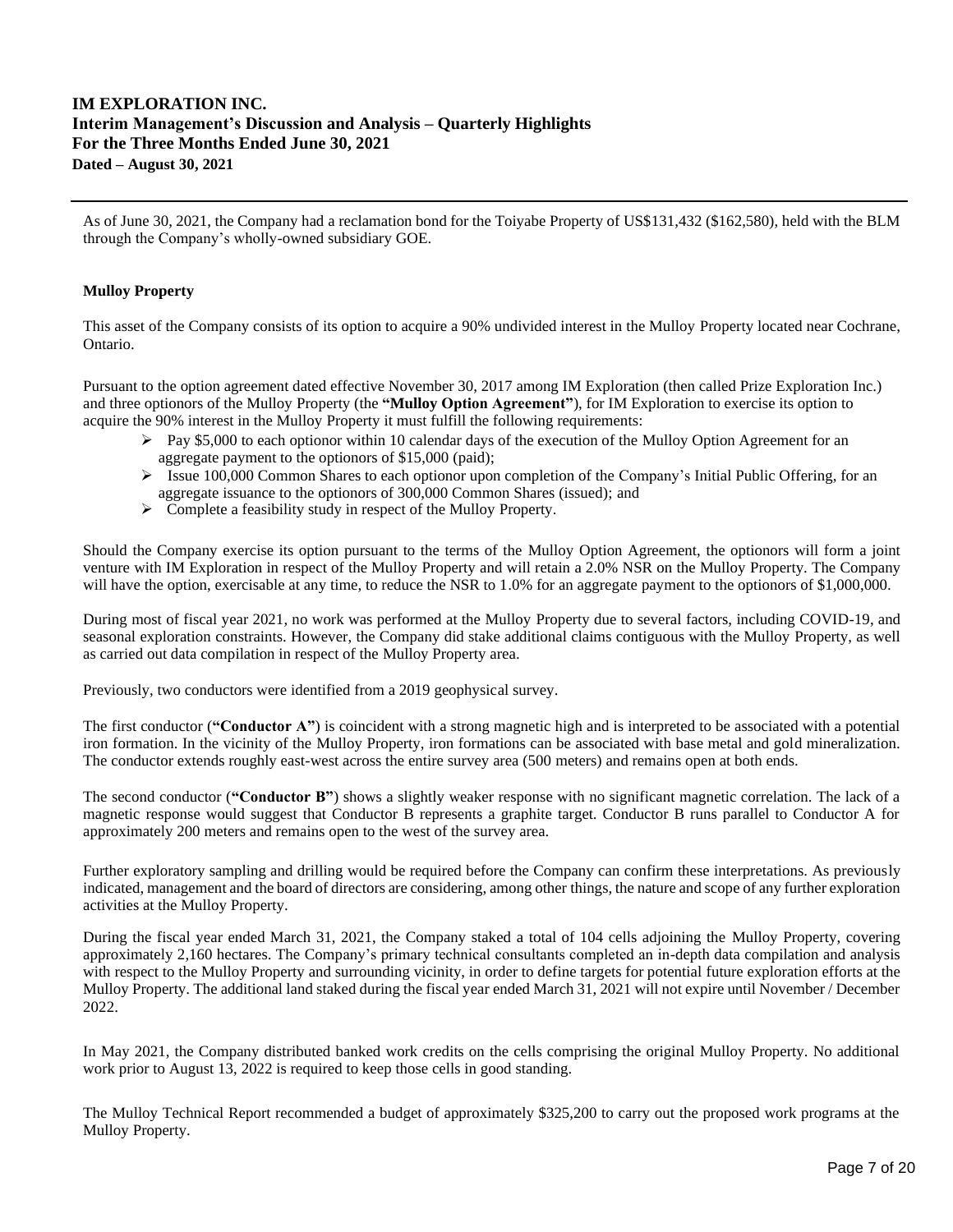| <b>Plans for the Mulloy Property</b>                                                                                                                                                           | <b>Planned Expenditures</b><br>(approx.) |
|------------------------------------------------------------------------------------------------------------------------------------------------------------------------------------------------|------------------------------------------|
| Phase 1 – Vertical Drilling & Geophysical Survey<br>Conduct a small geophysical grid survey.<br>Drilling of two vertical holes to test the original graphite zone<br>from historical drilling. | \$125,200                                |
| <b>Subtotal</b>                                                                                                                                                                                | \$125,200                                |
| Phase 2 - Exploration Drilling<br>Dependent on the success of Phase 1, a drilling campaign of<br>approximately 900 metres across the Mulloy Property.                                          | \$200,000                                |
| <b>Subtotal</b>                                                                                                                                                                                | \$200,000                                |
| <b>Total Phase 1 and 2</b>                                                                                                                                                                     | \$325,200                                |

## **Qualified Person**

Chris Osterman, PhD, P.Geo. is the Company's designated Qualified Person within the meaning of National Instrument 43-101 *Standards of Disclosure for Mineral Projects* and has reviewed and approved the scientific and technical content reproduced in this MD&A.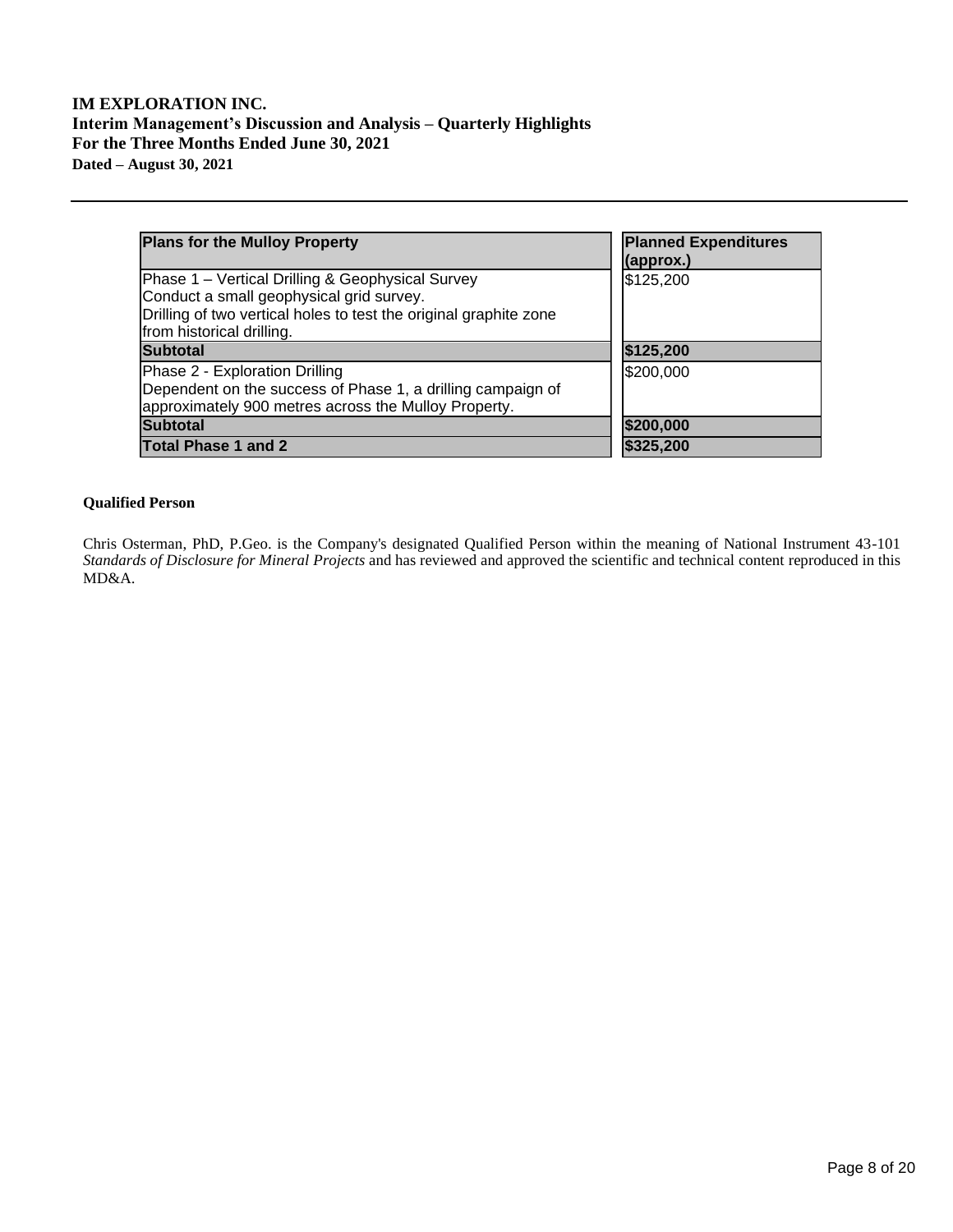# **Trends**

The Company is a mineral exploration company, focused on the exploration of the Toiyabe Property in Lander County, Nevada and the Mulloy Property in Ontario, Canada, and the acquisitions of other mineral exploration properties, should such acquisitions be consistent with the objectives and acquisition criteria of the Company.

The Company's future performance and financial success is largely dependent upon the extent to which it can discover mineralization and the economic viability of developing its properties. The development of assets may take years to complete and the resulting income, if any, is difficult to determine with any certainty. The Company lacks mineral resources and mineral reserves and to date has not produced any revenues. The sales value of any minerals discovered by the Company is largely dependent upon factors beyond its control, such as the market value of the commodities produced or contained in deposits.

Current global economic conditions and financial markets, although recently strong, remain fragile and susceptible to unexpected volatility, and are likely to be so for the foreseeable future. There are also significant uncertainties regarding the price of gold and other minerals and the availability of equity financing for the purposes of mineral exploration and development. The Company's future performance is largely tied to the development of the Toiyabe Property and Mulloy Property and the overall financial markets.

Future volatility of financial markets as well as any instability of the global economy may result in the Company having difficulties raising equity financing for the purposes of mineral exploration and development, particularly without excessively diluting present shareholders of the Company. In this regard, the Company's strategy is to explore the Toiyabe Property and Mulloy Property and seek out other prospective resource properties to acquire, while monitoring the global markets and seeking out financing, if and when available, upon terms acceptable to the Board of Directors. The Company believes this focused strategy will enable it to best manage its capital markets needs while maintaining momentum on key business initiatives.

## **Off-Balance-Sheet Arrangements**

As of the date hereof, the Company does not have any off-balance-sheet arrangements.

# **Proposed Transactions**

Aside from the Assignment Agreement which provided the Company the option to acquire a 100% interest in the Toiyabe Property, the purchase of GOE and its exploration permit and reclamation bond held with the BLM with respect to the Toiyabe Property, and the Momentum Transaction, the Company does not have any proposed asset or business acquisitions or dispositions as at the date of this MD&A.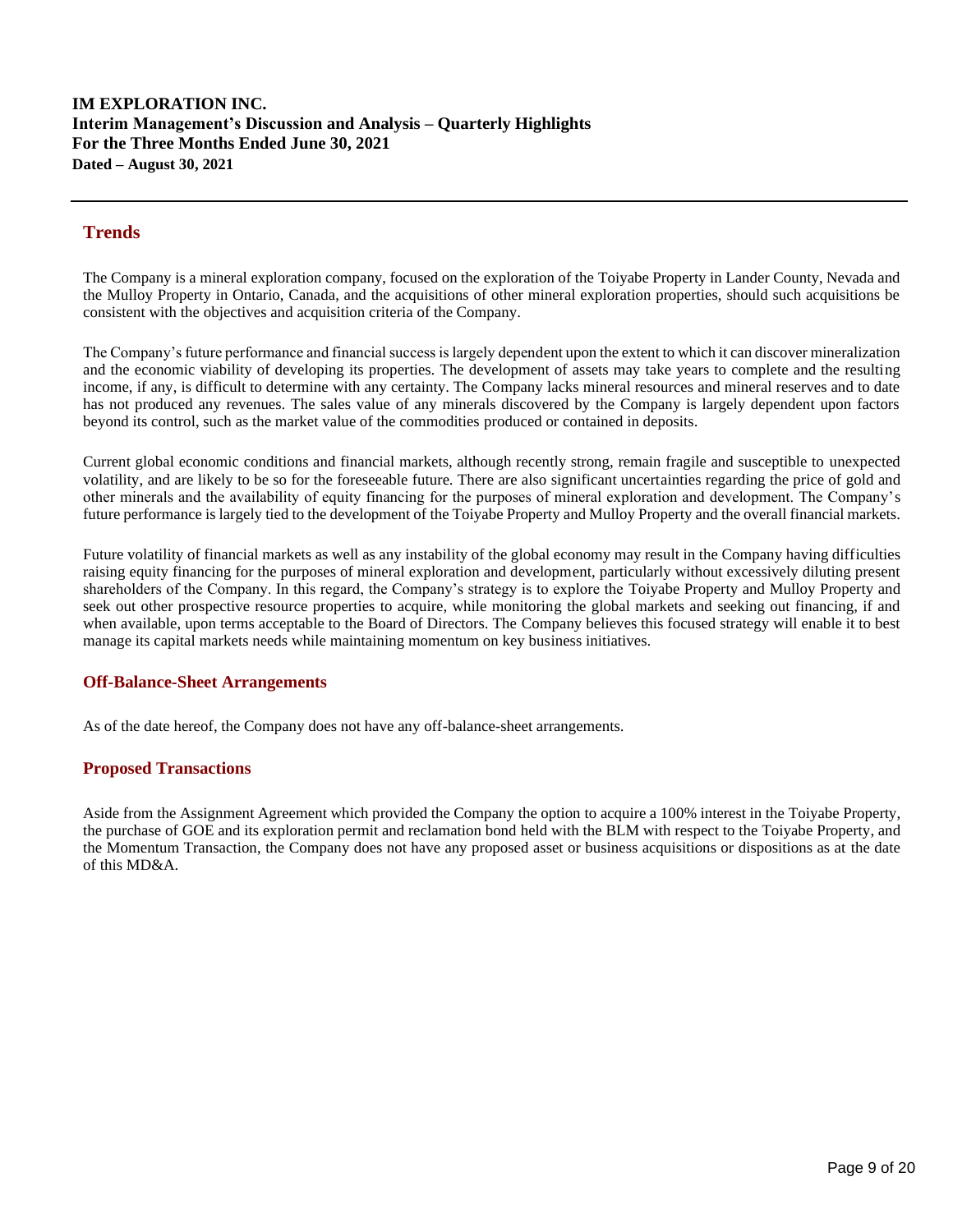## **Environmental Contingency**

The Company's exploration activities are subject to various government laws and regulations relating to the protection of the environment, and all phases of the Company's operations are subject to environmental regulation in the State of Nevada and the Province of Ontario. These environmental regulations are continually changing and generally becoming more restrictive. The Company plans to maintain a policy of operating its business in compliance with all environmental regulations. The Company does not believe that it has any significant environmental obligations in the near future.

## **Selected Quarterly Financial Information**

A summary of selected financial information of the Company for the most recent eight fiscal quarters are as follows:

|                    | Total           |         | Loss (income) |  |
|--------------------|-----------------|---------|---------------|--|
|                    | Revenue         | Total   | Per Share     |  |
| Three Months Ended | \$              | \$      | \$            |  |
| 30. June 2021      | N <sub>il</sub> | 208,657 | 0.01          |  |
| 31. March 2021     | Nil             | 42,478  | 0.00          |  |
| 31. December 2020  | N <sub>il</sub> | 14,859  | 0.00          |  |
| 30. September 2020 | Nil             | 18,861  | 0.00          |  |
| 30. June 2020      | N <sub>il</sub> | 8,616   | 0.00          |  |
| 31. March 2020     | N <sub>il</sub> | 78,929  | 0.01          |  |
| 31. December 2019  | Nil             | 21,673  | 0.00          |  |
| 30. September 2019 | Nil             | 40,848  | 0.00          |  |

## **Selected Quarterly Financial Information**

 $\triangleright$  The net loss for the three months ended June 30, 2021, consisted primarily of: (i) professional fees of \$55,148; (ii) consulting fees of \$16,979; (iii) corporate communications of \$14,314; and (iv) share-based payments of \$141,900.

 $\triangleright$  The net loss for the three months ended March 31, 2021, consisted primarily of: (i) professional fees of \$28,254; (ii) consulting fees of \$5,254; and (iii) corporate communications of \$2,117. During this period the Company completed a non-brokered private placement.

 $\triangleright$  The net loss for the three months ended December 31, 2020, consisted primarily of: (i) professional fees of \$8,621 and (ii) filing fees of \$5,010.

 $\triangleright$  The net loss for the three months ended September 30, 2020, consisted primarily of: (i) professional fees of \$4,899; (ii) filing fees of \$8,551; and (iii) management services of \$3,738. During this period the Company completed a non-brokered private placement.

 $\triangleright$  The net loss for the three months ended June 30, 2020, consisted primarily of: (i) professional fees of \$3,840 and (ii) filing fees of \$3,335.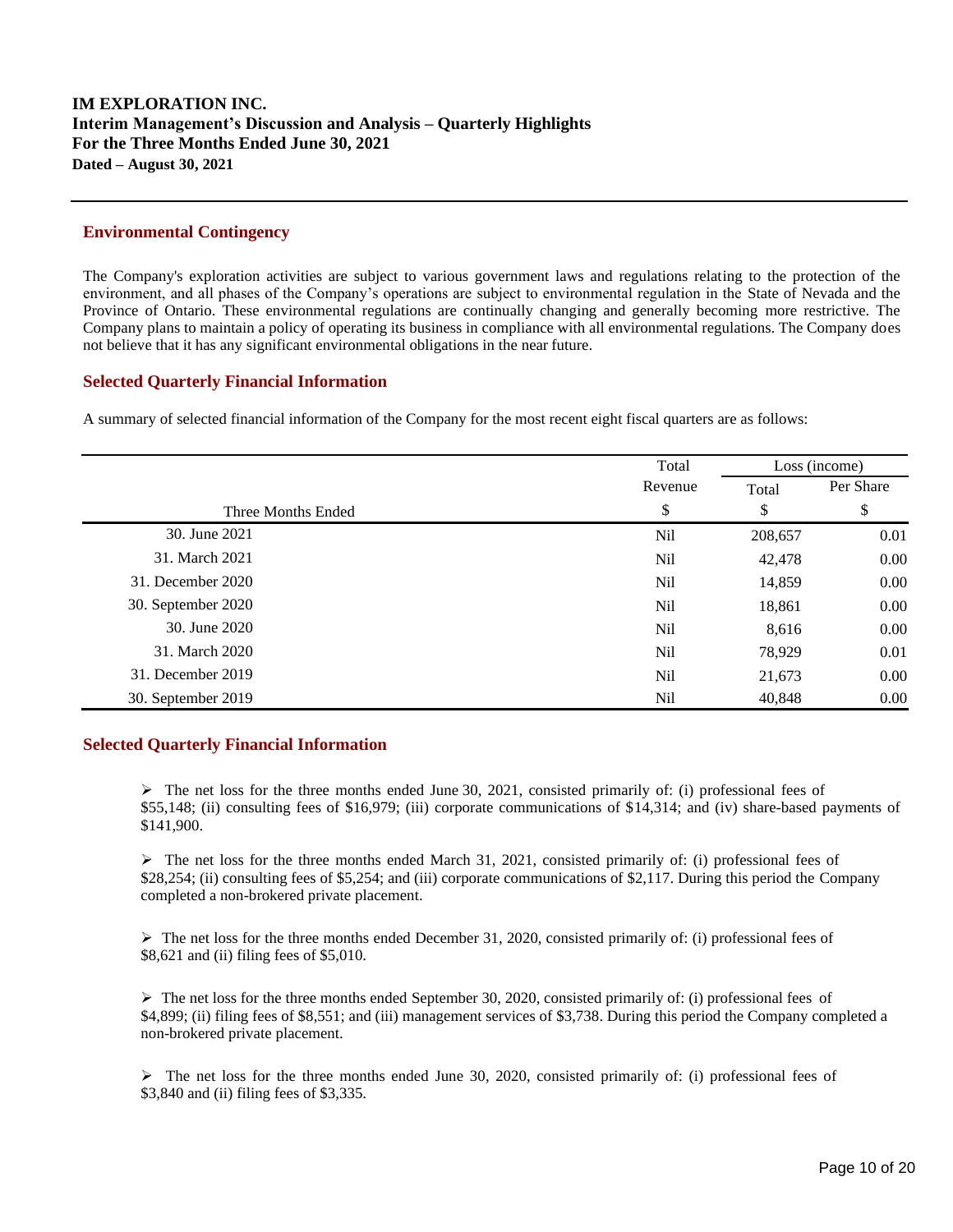$\triangleright$  The net loss for the three months ended March 31, 2020, consisted primarily of: (i) professional fees of \$60,144; (ii) filing fees of \$5,864; and (iii) share-based payments of \$11,922.

 $\triangleright$  The net loss for the three months ended December 31, 2019, consisted primarily of: (i) professional fees of \$2,006; (ii) filing fees of \$3,528; and (iii) share-based payments of \$12,928.

➢ The net loss for the three months ended September 30, 2019, consisted primarily of: (i) professional fees of \$23,441; (ii) filing fees of \$9,795; and (iii) share-based payments of \$7,500. During this period the Company planned exploration activities.

## **Discussion of Operations**

#### **Financial Performance**

For the three months ended June 30, 2021, compared to the three months ended June 30, 2020.

IM Exploration's net loss totaled \$208,657 for the three months ended June 30, 2021, with basic and diluted loss per share of \$0.01. This compares with a net loss of \$8,616 for the three months ended June 30, 2020, with basic and diluted loss per share of \$0.00. The increase in the net loss of \$200,041 was principally because:

 $\triangleright$  For the three months ended June 30, 2021, management fees increased by \$11,869. The increase is primarily due to fees paid to CEO and CFO in current period.

 $\triangleright$  For the three months ended June 30, 2021, professional fees were \$55,148 compared to \$3,840 for during the three months ended June 30, 2020.

➢ For the three months ended June 30, 2021, gain on acquisition of subsidiary was \$38,566 compared to \$nil for during the three months ended June 30, 2020.

➢ For the three months ended June 30, 2021, corporate communication expenses were \$14,314 compared to \$nil for during the three months ended June 30, 2020.

 $\triangleright$  For the three months ended June 30, 2021, share-based payments were \$141,900 compared to \$nil for during the three months ended June 30, 2020.

## **Cash Flow**

The Company had cash and cash equivalents of \$652,753 (March 31, 2021 - \$1,191,299). The decrease in cash and cash equivalents during the three months ended June 30, 2021 was primarily due to cash and share payments in connection with the Assignment Agreement for the Toiyabe Property, ongoing option payments to Minquest to satisfy earn-in requirements at the Toiyabe Property, and the purchase of GOE.

Cash and cash equivalents used in operating activities were \$43,639 for the three months ended June 30, 2021. Operating activities were affected by the change in non-cash working capital balances because of an increase in accounts payable and accrued liabilities of \$14,676 and a decrease of \$11,062 in prepaid expenditures.

Cash used for investing activities was \$529,607 for the three months ended June 30, 2021, because of exploration, evaluation and acquisition expenditures related to the Toiyabe Property.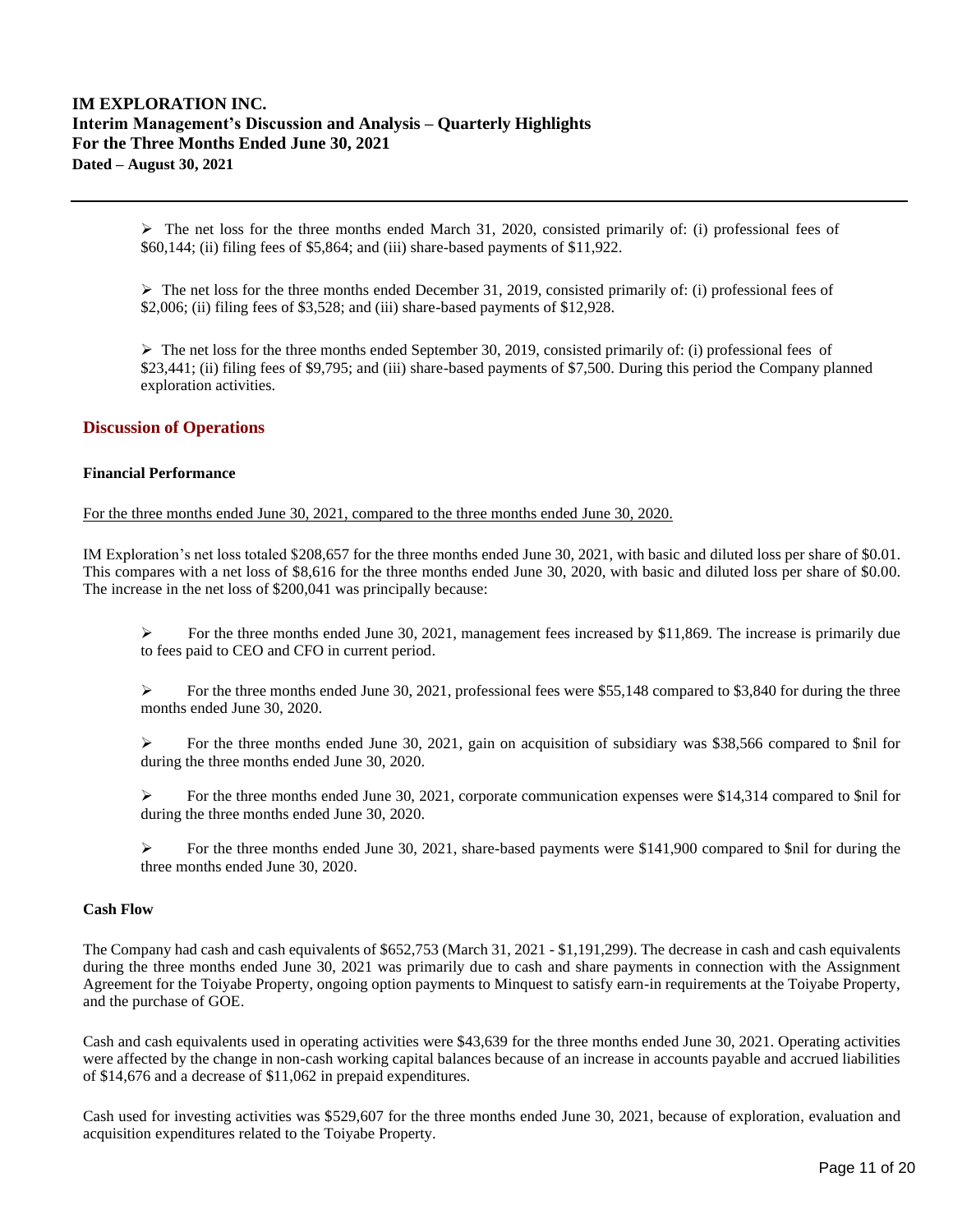Cash provided by financing activities was \$34,700 for the three months ended June 30, 2021, provided from the proceeds on the exercise of warrants.

## **Liquidity and Capital Resources**

The activities of the Company - principally the acquisition, exploration and development of mineral properties - are currently financed through the completion of equity offerings. There is no assurance that equity financing will be available to the Company in the amounts or at the times desired or on terms that are acceptable to the Company, if at all.

The Company has no operating revenues and therefore must utilize its funds obtained from equity financing and other financing transactions to maintain its capacity to meet ongoing exploration and operating activities. The cash resources of IM Exploration are held with major Canadian financial institutions.

The Company's uses of cash at present occur, and in the future are expected to occur, principally in three areas, namely, funding of its general and administrative expenditures, its ongoing exploration activities, and the satisfaction of option payments to Minquest pursuant to the Toiyabe Property. Exploration activities may include Phase 1 of the exploration and evaluation of the Mulloy Property, as set out in the Mulloy Technical Report. Under the Mulloy Option Agreement, for the Company to acquire 90% of the legal and beneficial right, title and interest in and to the Mulloy Property, the Company has to complete a feasibility study. Such a study will involve exploration and data verification. Exploration activities will also be conducted at the Toiyabe Property, including any future drill campaigns. Management may reassess its planned expenditures based on the degree of success of its exploration program, the Company's working capital resources, the scope of work required to advance the exploration of the Mulloy and Toiyabe Properties, and the overall condition of the financial markets.

The Company's working capital of \$621,899 at June 30, 2021, is anticipated to be adequate to complete the Phase 1 and Phase 2 programs recommended by the Mulloy Technical Report (see "Overall Performance and Outlook" and "Exploration and Properties" above). The Company will require additional equity financing in order to complete its planned objectives. In regards to the Toiyabe Property, the Company's working capital is anticipated to be adequate to complete its near-term work programs, and no further exploration expenditures are required under the terms of its option to acquire a 100% ownership interest.

## **Accounting Standards Issued But Not Yet Effective**

Several new accounting standards, amendments to standards, and interpretations are issued but not yet effective up to the date of issuance of the Company's financial statements. The Company is assessing the impact of their new standards but does not expect them to have a significant effect on the financial statements. Pronouncements that are not applicable or do not have a significant impact to the Company have been excluded herein.

## **Capital Risk Management**

IM Exploration's policy is to maintain a strong capital base so as to maintain investor and creditor confidence, safeguard the Company's ability to support the exploration and development of its exploration and evaluation assets and to sustain future development of the business. The capital structure of the Company consists of equity.

The Company's objective in managing capital is to maintain adequate levels of funding to safeguard the Company's ability to continue as a going concern in order to pursue the exploration and development of its mineral property interests and to maintain a flexible capital structure which will optimize the costs of capital at an acceptable risk.

The Company plans to manage its capital structure in a manner that provides sufficient funding for operational activities through funds primarily secured through equity capital obtained in private placements. There can be no assurances that the Company will be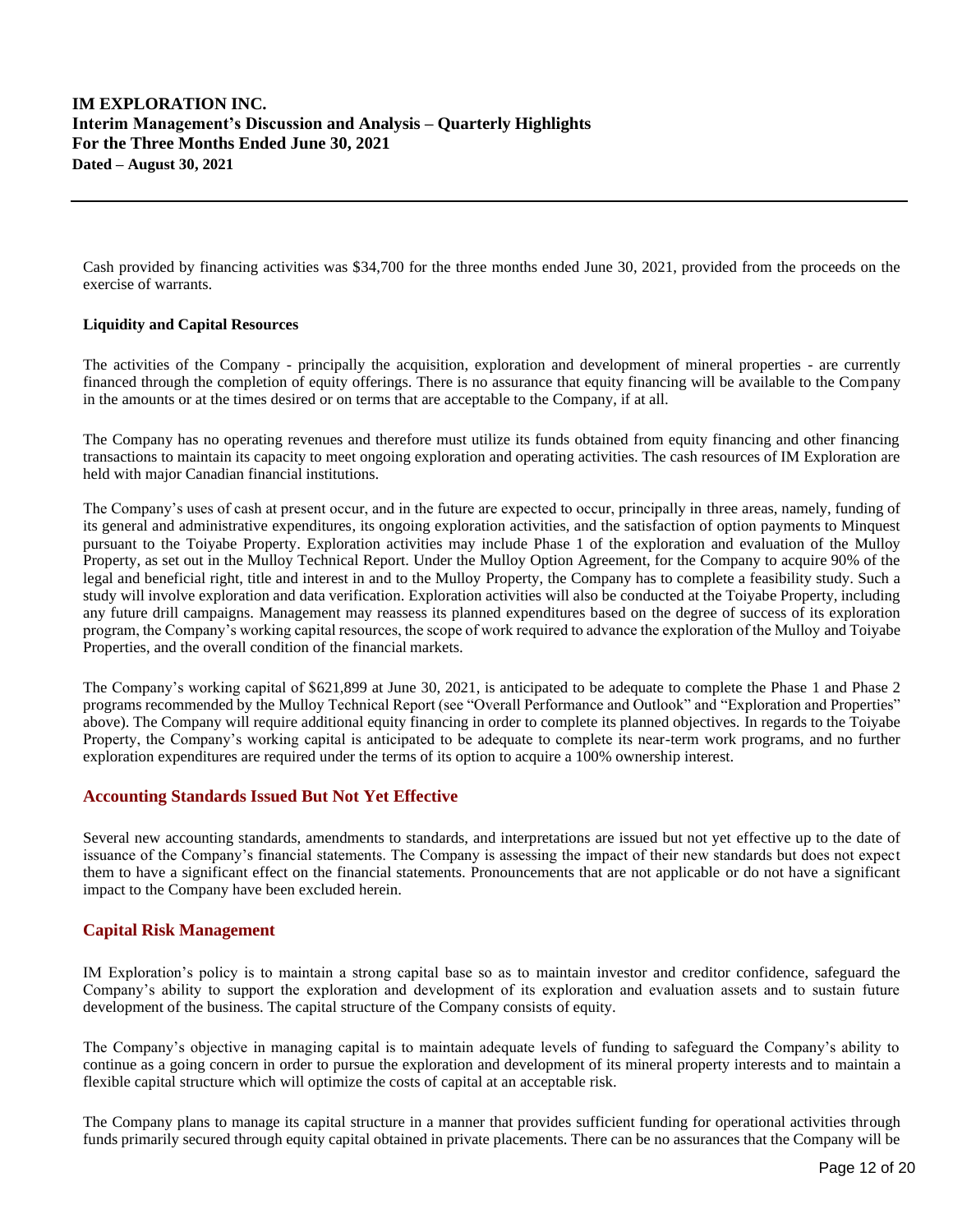able to continue raising capital in this manner.

Although the Company has been successful at raising funds in the past through the issuance of share capital, it is uncertain whether it will be able to continue this form of financing due to the current conditions for junior mineral exploration companies. The Company makes adjustments to its management of capital in the light of changes in economic conditions and the risk characteristics of its assets, seeking to optimize its costs of capital while maintaining an acceptable level of risk.

There are no restrictions on the Company's capital and there were no changes in the Company's approach to capital management during the year.

## **Financial Instrument Risk Management**

#### **Fair value**

Fair value is the amount at which a financial instrument could be exchanged between willing parties based on current markets for instruments with the same risk, principal and remaining maturity. Fair value estimates are based on present value and other valuation techniques using rates that reflect those that the Company could currently obtain, on the market, for financial instruments with similar terms, conditions and maturities.

The Company classifies the fair value of the financial instruments according to the following hierarchy based on the observable inputs used to value the instrument:

Level 1 – Unadjusted quoted prices in active markets that are accessible at the measurement date for identical, unrestricted assets or liabilities.

Level 2 – Inputs other than quoted prices included in Level 1 that are observable, either directly (i.e., as prices) or indirectly (i.e., derived from prices).

Level 3 – Prices or valuation techniques that require inputs that are both significant to fair value measurement and unobservable (i.e., supported by little or no market activity).

#### **Credit risk**

Credit risk is the risk that one party to a financial instrument will fail to discharge an obligation and cause the other party to incur financial loss. The Company's primary exposure to credit risk is on its cash and other receivable. Cash is held with the same financial institution giving rise to a concentration of credit risk. This risk is managed by using a major Canadian bank that is high credit quality financial institution as determined by rating agencies.

#### **Foreign exchange risk**

Foreign currency risk is the risk that the fair values of future cash flows of a financial instrument will fluctuate because they are denominated in currencies that differ from the respective functional currency. The Company's current exposure to foreign exchange risk consists of fluctuations in the Canadian Dollar / U.S. Dollar exchange rate, with expenses at the Toiyabe Property being paid in U.S. Dollars and the Company's operating currency being in Canadian Dollars.

## **Interest rate risk**

Interest rate risk is the risk that the fair value of future cash flows of a financial instrument will fluctuate because of changes in market interest rates. The Company is not exposed to significant interest rate risk.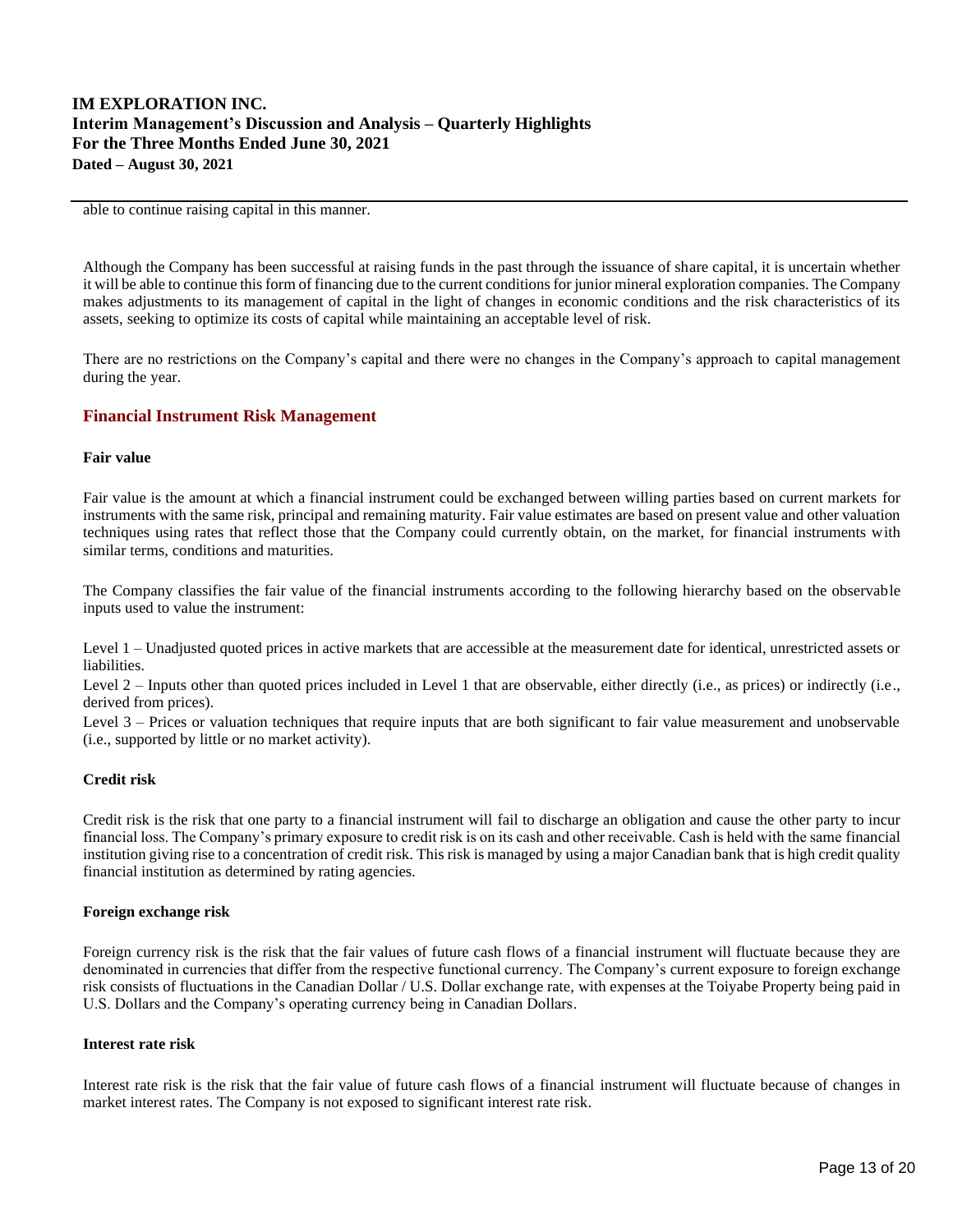## **Related Party Transactions**

Related parties include the Board of Directors and officers, close family members and enterprises that are controlled by these individuals as well as certain persons performing similar functions. Related party transactions conducted in the normal course of operations are measured at the amount agreed to by the related parties.

Remuneration of directors and key management personnel:

The Company defines its key management as the Board of Directors, Chief Executive Officer and Chief Financial Officer. Remuneration of directors and key management personnel of the Company was as follows:

|                          |          | Three months ended |  |
|--------------------------|----------|--------------------|--|
|                          | June 30, | June 30            |  |
|                          | 2021     | 2020               |  |
|                          | Φ        |                    |  |
| Management services      | 13,185   | 1,316              |  |
| Share-based compensation | 86,500   | -                  |  |
|                          | 99.685   | , 316              |  |

i) Paid or accrued \$10,000 (2020 - \$Nil) management services of CEO.

ii) Paid or accrued \$3,185 (2020 - \$1,316) management services of CFO.

iii) Granted 1,100,000 (2020 – Nil) stock options to directors and officers of the Company and recorded share-based compensation of \$86,500 (2020 - \$Nil).

During the year ended March 31, 2021, certain officers, directors or companies controlled by them participated in the Company's private placements and subscribed for 1,725,000 units, for total gross proceeds to the Company of \$158,750.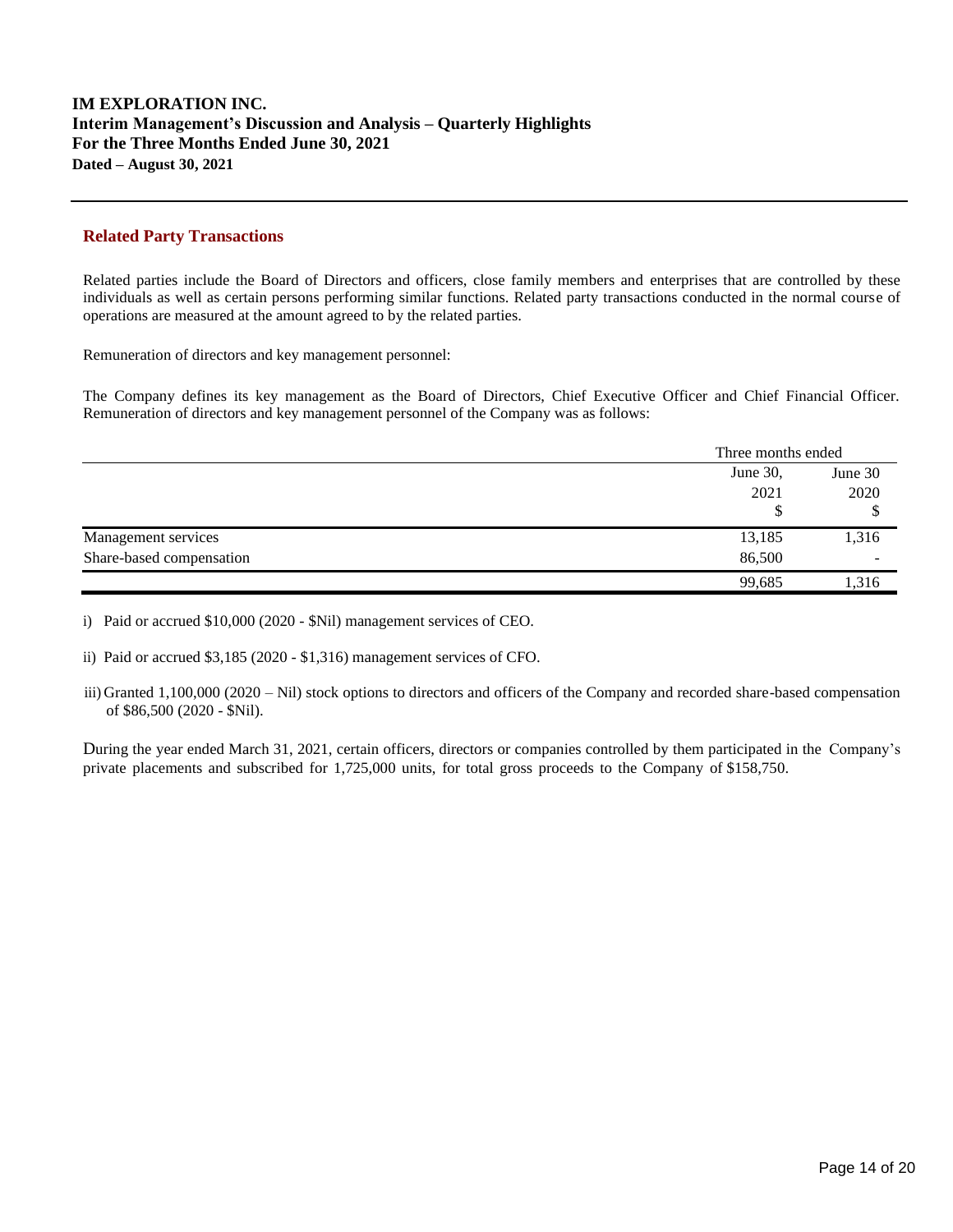# **Share Capital**

As of August 30, 2021, the Company had 46,346,622 issued and outstanding Common Shares.

Stock options outstanding for the Company were as follows, with each stock option exercisable to acquire one Common Share:

|                              | Number of |               | Exercise price |
|------------------------------|-----------|---------------|----------------|
|                              | options   | Expiry date   |                |
|                              |           |               |                |
|                              | 700,000   | 29 May 2024   | \$0.100        |
|                              | 100,000   | 2 July 2024   | \$0.100        |
|                              | 50,000    | 1 Oct 2024    | \$0.090        |
|                              | 1,100,000 | 9 April 2026  | \$0.180        |
|                              | 240,000   | 14 April 2026 | \$0.166        |
|                              | 200,000   | 2 June 2026   | \$0.300        |
|                              | 1,400,000 | 5 July 2026   | \$0.240        |
|                              | 200,000   | 22 July 2026  | \$0.240        |
|                              | 200,000   | 16 Aug 2026   | \$0.240        |
| Outstanding, August 30, 2021 | 4,190,000 |               | \$0.194        |
| Exercisable, August 30, 2021 | 3,365,000 |               | \$0.198        |

Warrants outstanding for the Company were as follows, with each warrant exercisable to acquire one Common Share:

|                              | Number of       |                    | Exercise price |
|------------------------------|-----------------|--------------------|----------------|
|                              | <b>Warrants</b> | <b>Expiry Date</b> |                |
| Outstanding, August 30, 2021 | 5,158,333       | 26. March 2023     | \$0.250        |
| Exercisable, August 30, 2021 | 5,158,333       |                    | \$0.250        |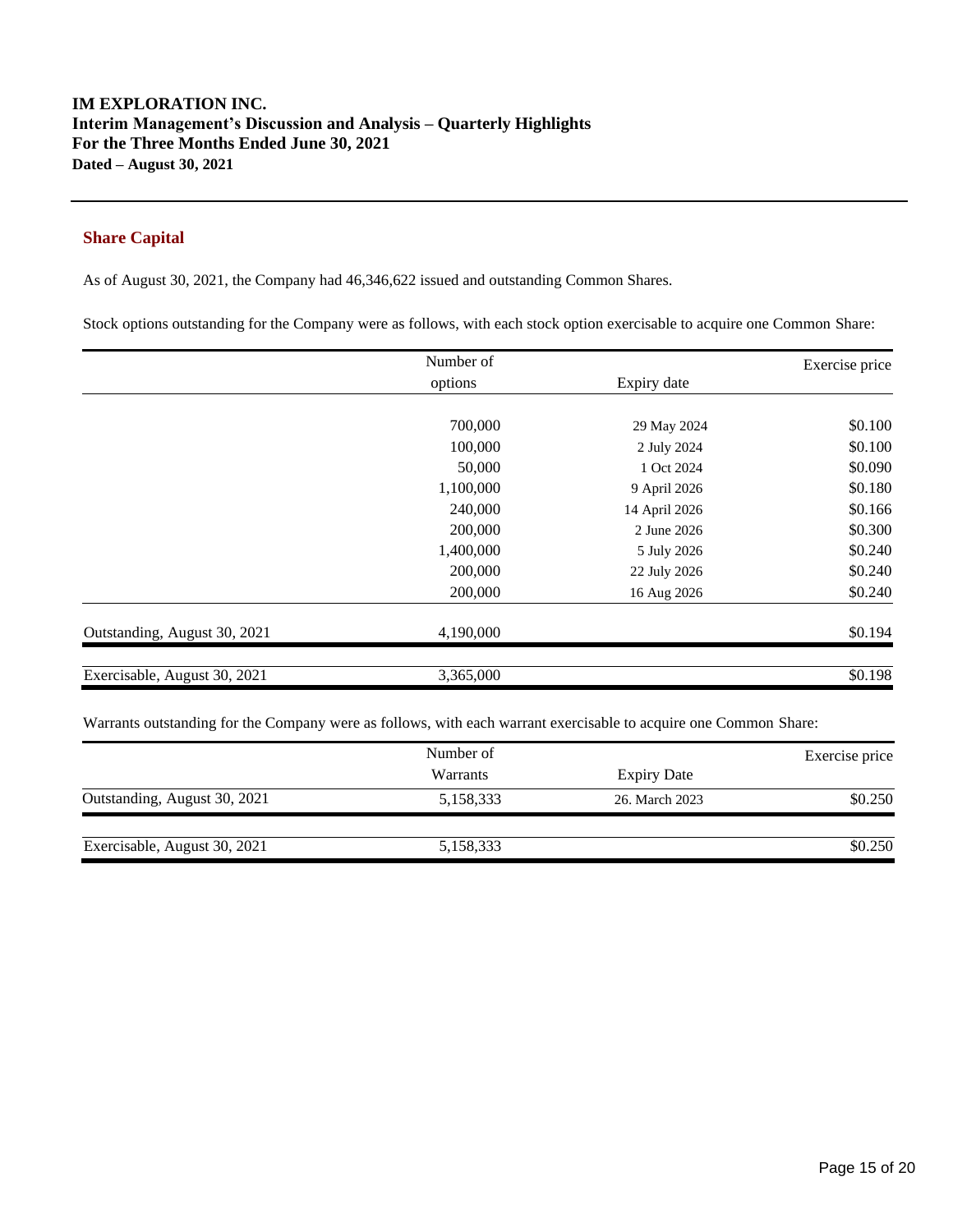#### **Risks and Uncertainties**

The Company is in the business of exploring mineral properties, which is a highly speculative endeavor. An investment in Common Shares should be undertaken only by investors whose financial resources are sufficient to enable them to assume such risks and who have no need for immediate liquidity in their investments. Prospective investors should carefully consider the risk factors that have affected, and which in the future are reasonably expected to affect, the Company and its financial position and financial performance.

#### **Option Over the Properties**

The Company's right to exercise its option over the Toiyabe Property and Mulloy Property will be dependent upon its compliance with their respective option agreements. For the Toiyabe Property, option payments must be made in order to exercise the option to acquire a 100% interest. For the Mulloy Property, a feasibility study must be completed in order to exercise the option to acquire a 90% interest. To date, the Company has paid the cash payments and issued the Common Shares owing stipulated in each respective option agreement to keep them in good standing. There can be no assurance that the Company will be able to comply with the other provisions of these option agreement, including that the Company complete a feasibility study in relation to exercising the option on the Mulloy Property, or future cash payments in relation to exercising the option on the Toiyabe Property. If the Company is unable to fulfill the requirements of the option agreements, it is likely that it would be considered in default of such agreements and the agreements could be terminated, resulting in the loss of all rights to the Toiyabe Property or Mulloy Property, and the loss of all option payments made and expenditures incurred prior to the date of termination. Failure to obtain adequate financing or to complete exploration on a timely basis could result in the loss of the Company's right to exercise the Toiyabe Property and the Mulloy Property option.

#### **Insufficient Capital**

The Company does not currently have any revenue-producing operations and may, from time to time, report a working capital deficit. To maintain its activities, the Company will require additional funds which may be obtained either by the sale of equity capital or by entering into an option or joint venture agreement with a third party providing such funding. There is no assurance that the Company will be successful in obtaining such additional financing; failure to do so could result in the loss of the Company's interest in the Toiyabe Property and the Mulloy Property.

## **Financing Risks**

The Company has no history of earnings and, due to the nature of its business, there can be no assurance that the Company will ever be profitable. The only present source of funds available to the Company is through the sale of its Common Shares. Even if the results of exploration are encouraging, the Company may not have sufficient funds to conduct the further exploration that may be necessary to determine whether or not a commercially mineable deposit exists on the Toiyabe Property or Mulloy Property, or any additional properties in which the Company may acquire an interest in. While the Company may generate additional working capital through further equity offerings or, if applicable, through the sale or option or joint venture of its properties, there is no assurance that any such funds will be available on terms acceptable to IM Exploration, or at all. If available, future equity financing may result in substantial dilution to existing shareholders. At present it is impossible to determine what amounts of additional funds, if any, may be required.

## **Limited Operating History and Negative Operating Cash Flow**

The Company has a limited history of operations and has only conducted early-stage work on the Toiyabe Property and Mulloy Property. There are no known commercial quantities of mineral reserves on the Toiyabe Property or Mulloy Property. To the extent that the Company has a negative operating cash flow in future periods, the Company may need to allocate a portion of its cash reserves to fund such negative operating cash flow. The Company may also be required to raise additional funds through the issuance of equity or debt securities. If the Company is unable to generate revenues or obtain such additional financing, any investment in the Company may be lost.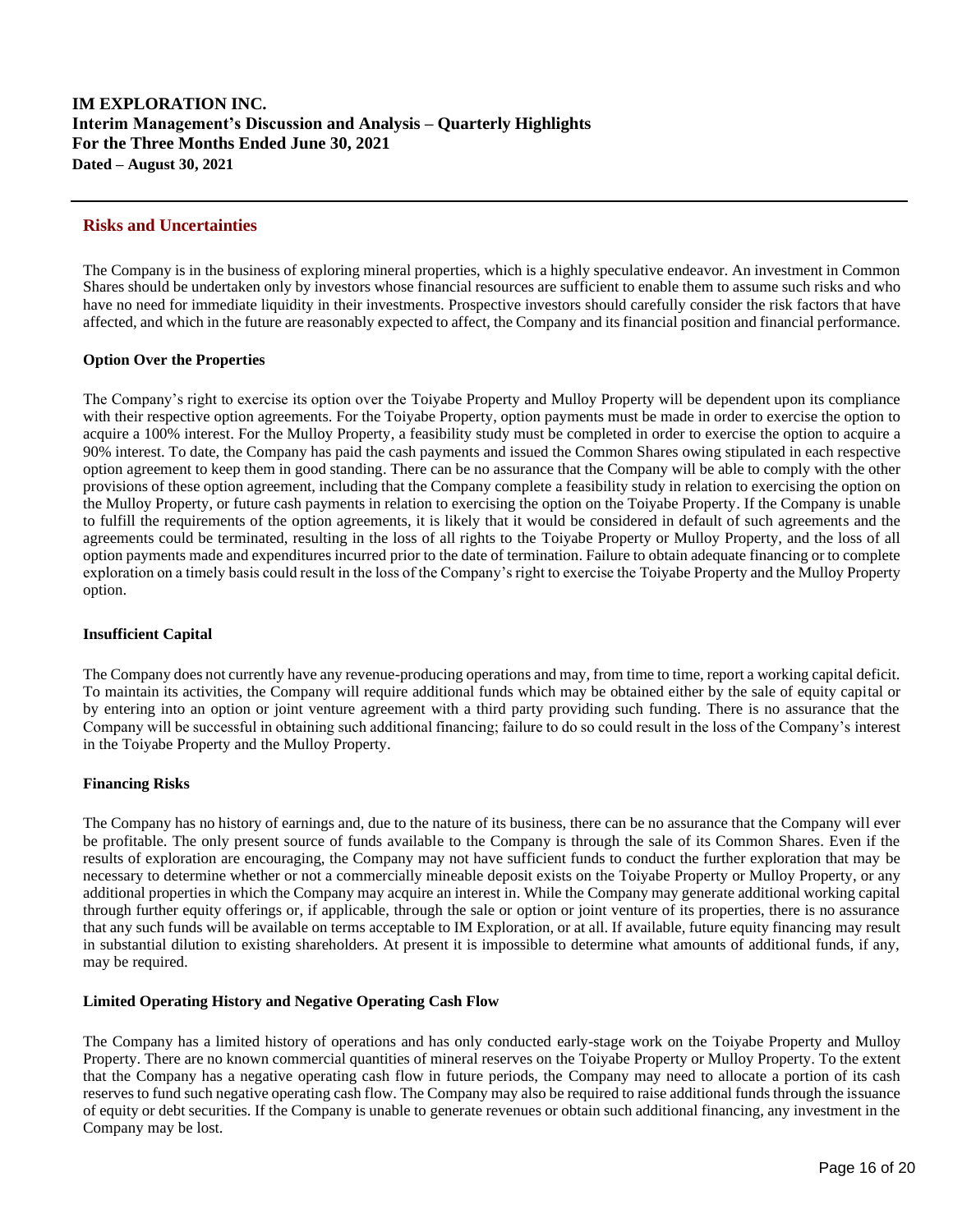## **Price Volatility of Publicly Traded Securities**

In recent years, the securities markets in Canada and elsewhere have experienced a high level of price and volume volatility, and the market prices of securities of many companies have experienced wide fluctuations in price which have not necessarily been related to the operating performance, underlying asset values or prospects of such companies. There can be no assurance that continual fluctuations in share prices will not occur. It may be anticipated that any quoted market for the Common Shares will be subject to market trends generally, notwithstanding any potential success of the Company in exploring the Property or creating revenues, cash flow or earnings. The value of the Common Shares will be affected by such volatility.

An active public market for the Common Shares might not develop or be sustained. If an active public market for the Common Shares does not develop, the liquidity of a shareholder's investment may be limited and the share price may decline.

## **Property Interests**

The Company does not own the mineral rights pertaining to the Toiyabe Property and the Mulloy Property. Rather, it holds an option to acquire a 100% interest in the Toiyabe Property and a 90% interest in the Mulloy Property. There is no guarantee the Company will be able to raise sufficient funding in the future to undertake a feasibility study in order to exercise its option with respect to the Mulloy Property. Furthermore, the Company's capacity to complete a feasibility study is uncertain. If the Company fails to deliver a feasibility study, the Company may lose its interest in the Mulloy Property without any recourse. There is also no guarantee that the CSE will approve the acquisition of any additional properties by the Company, whether by way of option or otherwise, should the Company wish to do so.

In the event that IM Exploration acquires a 90% interest in the Mulloy Property, there is no guarantee that title to the Property will not be challenged or impugned. The Company's mineral property interests may be subject to prior unregistered agreements or transfers, or aboriginal or indigenous land claims, or title may be affected by undetected defects. Land surveys have not been carried out on the Mulloy Property; therefore, the Mulloy Property's existence and area could be in doubt. Until competing interests in the mineral lands have been determined, the Company can give no assurance as to the validity of title of the Company to those lands or the size of such mineral lands.

In the event that IM Exploration acquires a 100% interest in the Toiyabe Property, there is no guarantee that title to the Property will not be challenged or impugned. However, the Company has sought to alleviate this risk, by engaging Lonewolf Energy, Inc. to conduct a title examination, which was completed prior to entering into the Assignment Agreement. The examination concluded that the ownership of the underlying claims at the Toiyabe Property held by optionor Minquest is valid and active.

#### **First Nations Land Claims**

First Nations rights may be claimed on Crown properties or other types of tenure with respect to which mining rights have been conferred. The Supreme Court of Canada's 2014 decision in Tsilhqot'in Nation v. British Columbia marked the first time in Canadian history that a court has declared First Nations title to lands outside of reserve land. The Mulloy Property may now or in the future be the subject of aboriginal or indigenous land claims. The legal nature of aboriginal land claims is a matter of considerable complexity. The impact of any such claim on the Company's ownership interest in the Mulloy Property cannot be predicted with any degree of certainty and no assurance can be given that a broad recognition of aboriginal rights in the area in which the Mulloy Property is located, by way of a negotiated settlement or judicial pronouncement, would not have an adverse effect on the Company's activities. Even in the absence of such recognition, the Company may at some point be required to negotiate with and seek the approval of holders of aboriginal interests in order to facilitate exploration and development work on the Mulloy Property, and there is no assurance that the Company will be able to establish a practical working relationship with any First Nations in the area which would allow it to ultimately develop the Mulloy Property. The Mulloy Property is under the care of Constance Lake First Nation, and therefore Aboriginal Consultation is required prior to work on the Mulloy Property, according to the Mining Act (Ontario). To date, the Company has had preliminary negotiations with Constance Lake First Nation but has not entered into any formal agreement or understanding regarding future exploration at the Mulloy Property.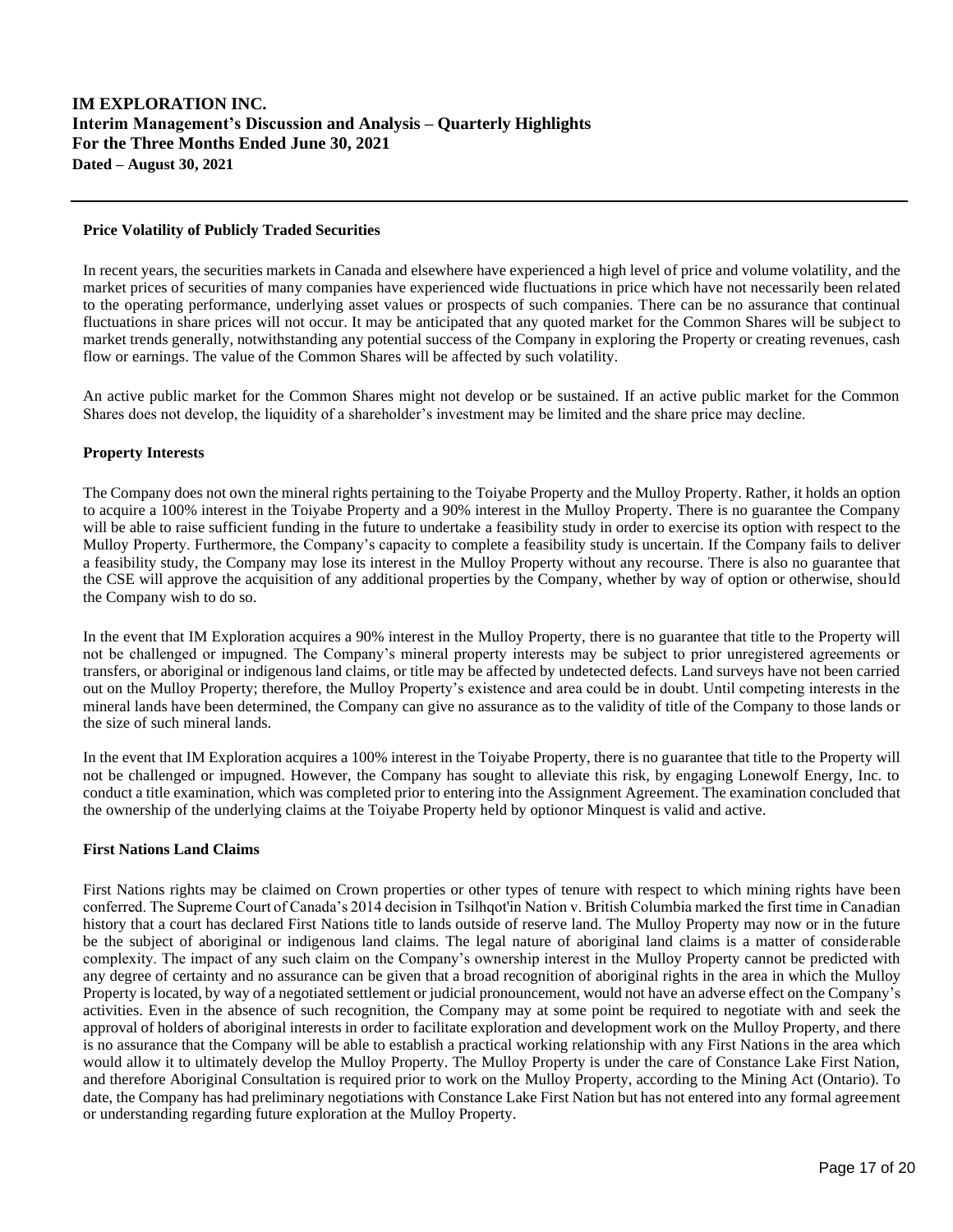#### **Exploration and Development**

Resource exploration and development is a speculative business, characterized by a number of significant risks including, among other things, unprofitable efforts resulting not only from the failure to discover mineral deposits but also from finding mineral deposits that, though present, are insufficient in quantity and quality to return a profit from production. The Toiyabe Property and Mulloy Property are considered to be in the early exploration and development stage. At present, no current NI 43-101 mineral resources have been identified at either Property. There is no certainty that further exploration and development will result in the identification of indicated or measured resources, or probable or proven reserves, at the Toiyabe Property or Mulloy Property, or that if any mineral resources or reserves are defined at the Toiyabe Property or Mulloy Property that the anticipated tonnages and grades will be achieved or that the indicated level of recovery will be realized.

The marketability of minerals acquired or discovered by the Company may be affected by numerous factors which are beyond the control of the Company and which cannot be accurately predicted, such as market fluctuations, the proximity and capacity of milling facilities, mineral markets and processing equipment and such other factors as government regulations, including regulations relating to royalties, allowable production, importing and exporting of minerals, and environmental protection, the combination of which factors may result in the Company not receiving an adequate return of investment capital.

There is no assurance that the Company's mineral exploration and development activities will result in any discoveries of commercial bodies of ore on the Toiyabe Property or Mulloy Property or elsewhere. The long-term profitability of the Company's operations will in part be directly related to the costs and success of its exploration programs, which may be affected by a number of factors. Substantial expenditures are required to establish reserves through drilling and to develop the mining and processing facilities and infrastructure at any site chosen for mining. Although substantial benefits may be derived from the discovery of a major mineralized deposit, no assurance can be given that minerals will be discovered in sufficient quantities to justify commercial operations or that funds required for development can be obtained on a timely basis.

#### **Uninsurable Risks**

In the course of exploration and development of mineral properties, certain risks may occur, including in particular unexpected or unusual geological operating conditions such as rock bursts, cave-ins, fires, flooding and earthquakes. It is not always possible to fully insure against such risks and the Company may decide not to take out insurance against such risks as a result of high premiums or other reasons. Should such liabilities arise, they could reduce or eliminate any future profitability by the Company and result in increasing costs and a corresponding decline in the value of the Common Shares.

#### **Environmental Laws and Regulations**

Environmental laws and regulations may affect the operations of the Company. These laws and regulations set various standards regulated certain aspects of health and environmental quality. They provide for penalties and other liabilities for the violation of such standards and establish, in certain circumstances, obligations to rehabilitate current and former facilities and locations where operations are or were conducted. The permission to operate can be withdrawn temporarily where there is evidence of serious breaches of health and safety standards, or even permanently in the case of extreme breaches. Significant liabilities could be imposed on the Company for damages, clean-up costs or penalties in the event of certain discharges into the environment, environmental damage caused by previous owners of acquired properties, or non-compliance with environmental laws or regulations. The Company intends to minimize risks by taking steps to ensure compliance with environmental, health and safety laws and regulations and operating to applicable environmental standards. There is a risk that environmental laws and regulations may become more onerous, making the Company's operations more expensive.

Amendments to current laws, regulations and permits governing operations and activities of mining companies, or more stringent implementation thereof, could have a material adverse impact on the Company and cause increases in capital expenditures or require abandonment or delays in development of new mining properties.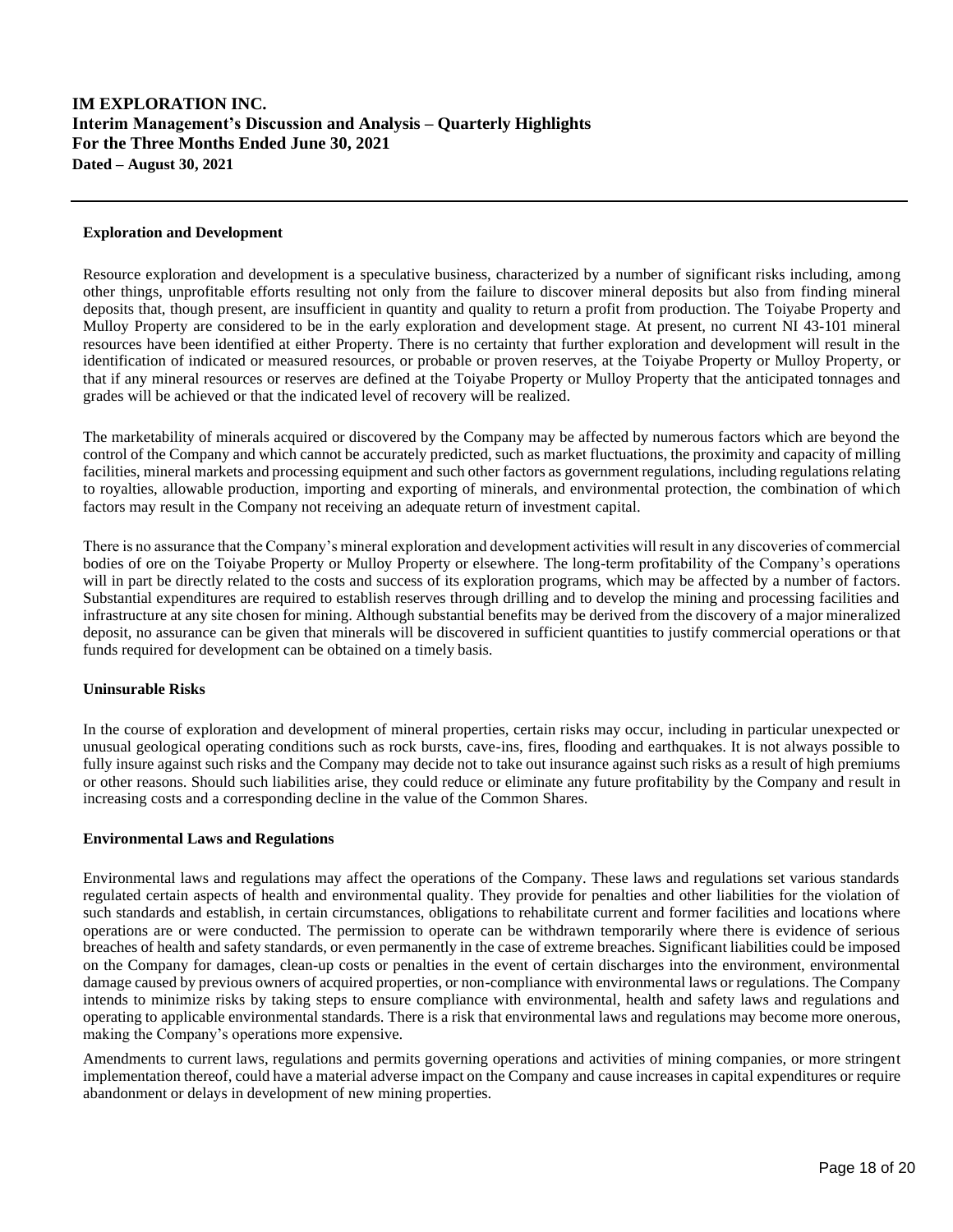#### **Permits**

The mineral exploration operations of the Company may require permits from various federal, state/provincial and local governmental authorities and will be governed by laws and regulations on prospecting, development, mining, production, export, taxes, labour standards, occupational health, waste disposal, land use, environmental protections, mine safety and other matters. There can be no guarantee that the Company will be able to obtain all necessary permits and approvals that may be required to undertake exploration activity or commence construction or operation of mine facilities on the Toiyabe Property or Mulloy Property.

#### **Competition**

The mining industry is intensely competitive in all phases and the Company competes with other companies that have greater financial resources and technical facilities. Competition could adversely affect the Company's ability to acquire suitable properties or prospects in the future and to engage qualified personnel to explore the Property.

#### **Fluctuating Mineral Prices**

The Company's revenues, if any, are expected to be in large part derived from the extraction and sale of industrial and base minerals and metals. Factors beyond the control of the Company may affect the marketability of metals discovered, if any. Metal prices have fluctuated widely, particularly in recent years. Consequently, the economic viability of the Toiyabe Property, Mulloy Property and any other exploration properties the Company may acquire from time to time cannot be accurately predicted and may be adversely affected by fluctuations in mineral prices. In addition, currency fluctuations may affect the cash flow which the Company may realize from its operations, since most mineral commodities are sold in the world market in United States dollars.

#### **Conflicts of Interest**

Some of the directors and officers of the Company are engaged and will continue to be engaged in the identification and evaluation of assets, businesses and companies on their own behalf and on behalf of other companies, and situations may arise where the directors and officers of the Company will be in direct competition with the Company. Conflicts, if any, will be dealt with in accordance with the relevant provisions of the *Canada Business Corporations Act*. Any director or officer in a position of conflict will declare such conflict to the Company's Chief Executive Officer and/or Board of Directors, as appropriate. Directors who are in a position of conflict will abstain from voting on any matters relating to the conflicting transaction.

#### **Personnel**

The Company has a small management team and Board of Directors, and the loss of any key individual could adversely affect the Company's business. Additionally, the Company will be required to secure other personnel to facilitate its exploration programs on the Toiyabe and Mulloy Properties. Any inability to secure and/or retain appropriate personnel may have a materially adverse impact on the business and operations of the Company.